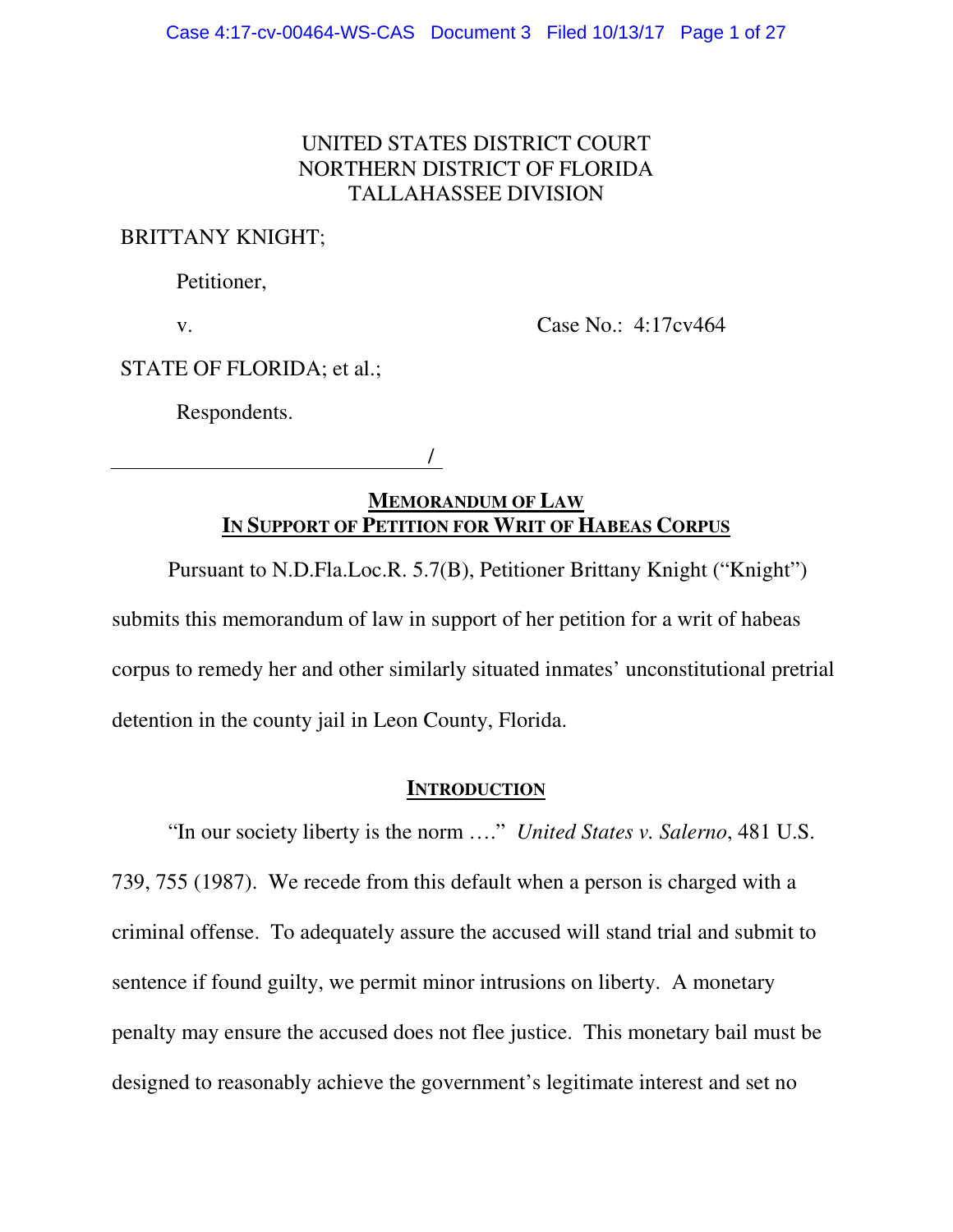higher. Because monetary bail only deprives the pocketbook, courts enjoy wide discretion in setting it. For an accused who can afford the monetary bail, she largely retains her freedom.

When an accused cannot afford the monetary bail, the calculus categorically changes. We no longer ask what monetary penalty will adequately assure a presence at trial. The imposition of an unaffordable monetary bail deprives liberty altogether. Thus, the question becomes whether the monetary bail is so necessary to justify pretrial detention. We demand that the government has a need for pretrial detention—that no less-restrictive alternative will suffice. We demand that the government establish this need with clear and convincing proof at an appropriate hearing. In this way, "detention prior to trial or without trial is the carefully limited exception." *Salerno*, 481 U.S. at 755.

### **BACKGROUND**

Monetary bail may provide for pretrial release or effect pretrial detention depending on whether the accused can afford it. Congress grappled with this reality and the constitutional implications of these categorically different consequences in revising the Bail Reform Act.

The Bail Reform Act of 1966 excluded public safety from a federal court's consideration when determining conditions of pretrial release for non-capital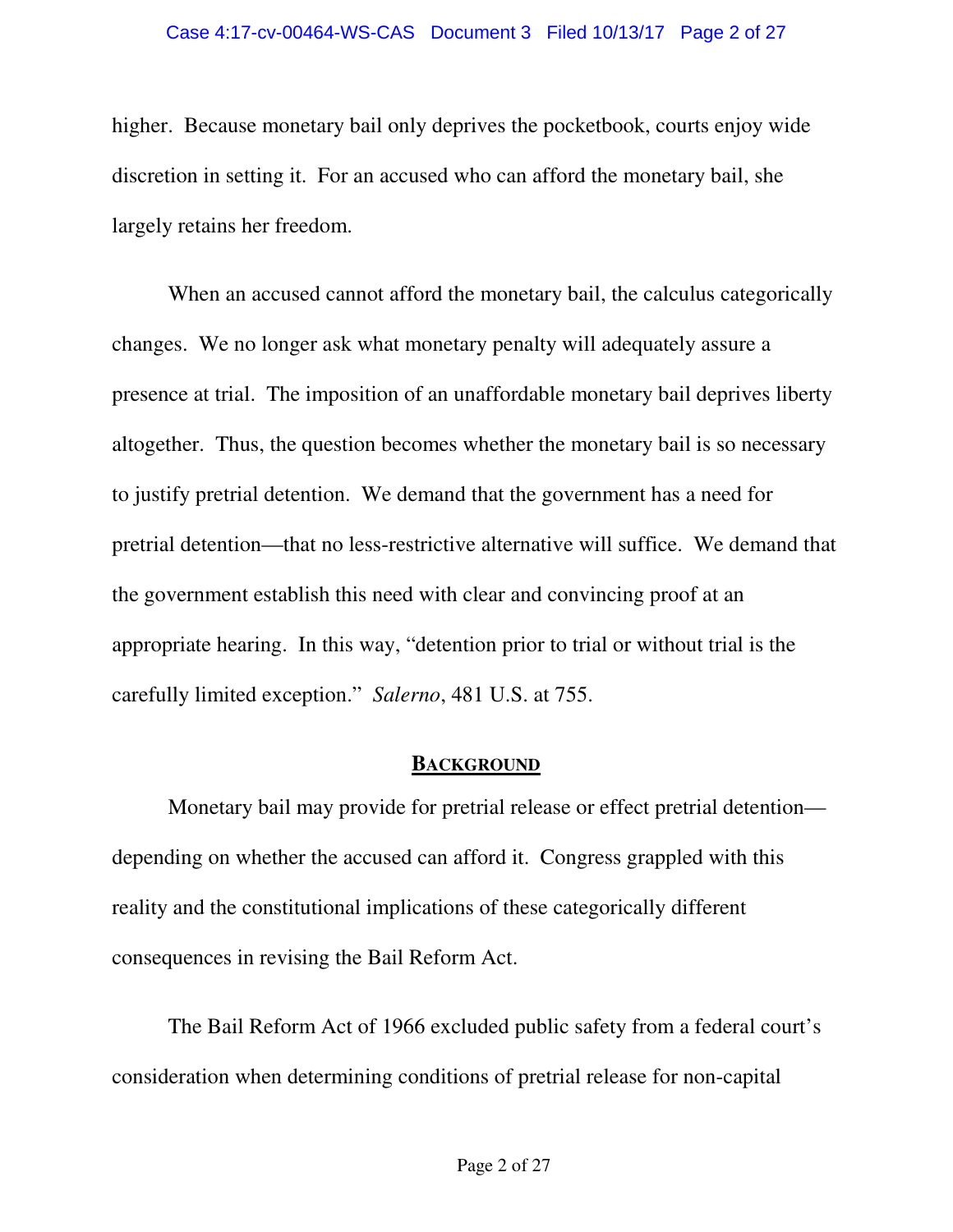crimes. Assuring required appearances was the only goal. Pub. L. No. 89-465 (1966), 80 Stat. 214,<sup>1</sup> 18 U.S.C. § 3146; *see also* S. Rep. No. 98-225, at 4-5 (1983), *reprinted in* 1984 U.S.C.C.A.N. 3182, 3187 ("Danger to the community and the protection of society are not to be considered as release factors under the current law."). Critics observed that this led federal courts to regularly detain defendants perceived as dangerous through the sub rosa method of imposing an unaffordable monetary bail. S. Rep. No. 98-225, at 10. The U.S. Department of Justice testified about a judge's "desperate dilemma" in setting bail for a clearly dangerous criminal defendant under that law:

On the one hand, the courts may abide by the letter of the law and order the defendant released subject only to conditions that will assure his appearance at trial. On the other hand, the courts may strain the law, and impose a high money bond ostensibly for the purpose of assuring appearance, but actually to protect the public. Clearly, neither alternative is satisfactory. The first leaves the communities open to continued victimization. The second, while it may assure community safety, casts doubt on the fairness of release practices.

*Id*. at 10-11; *see also* H.R.Rep. No. 91-907, at 84-85 (1970) ("One course

perpetuates hypocrisy; the other course is irrational."); *State v. Brown*, 338 P.3d

1276, 1292 (N.M. 2014) ("Intentionally setting bail so high as to be unattainable is

simply a less honest method of unlawfully denying bail altogether.").

 $\ddot{\phantom{a}}$ 

<sup>1</sup> Available at http://www.gpo.gov/fdsys/pkg/STATUTE-80/pdf/STATUTE-80- Pg214.pdf.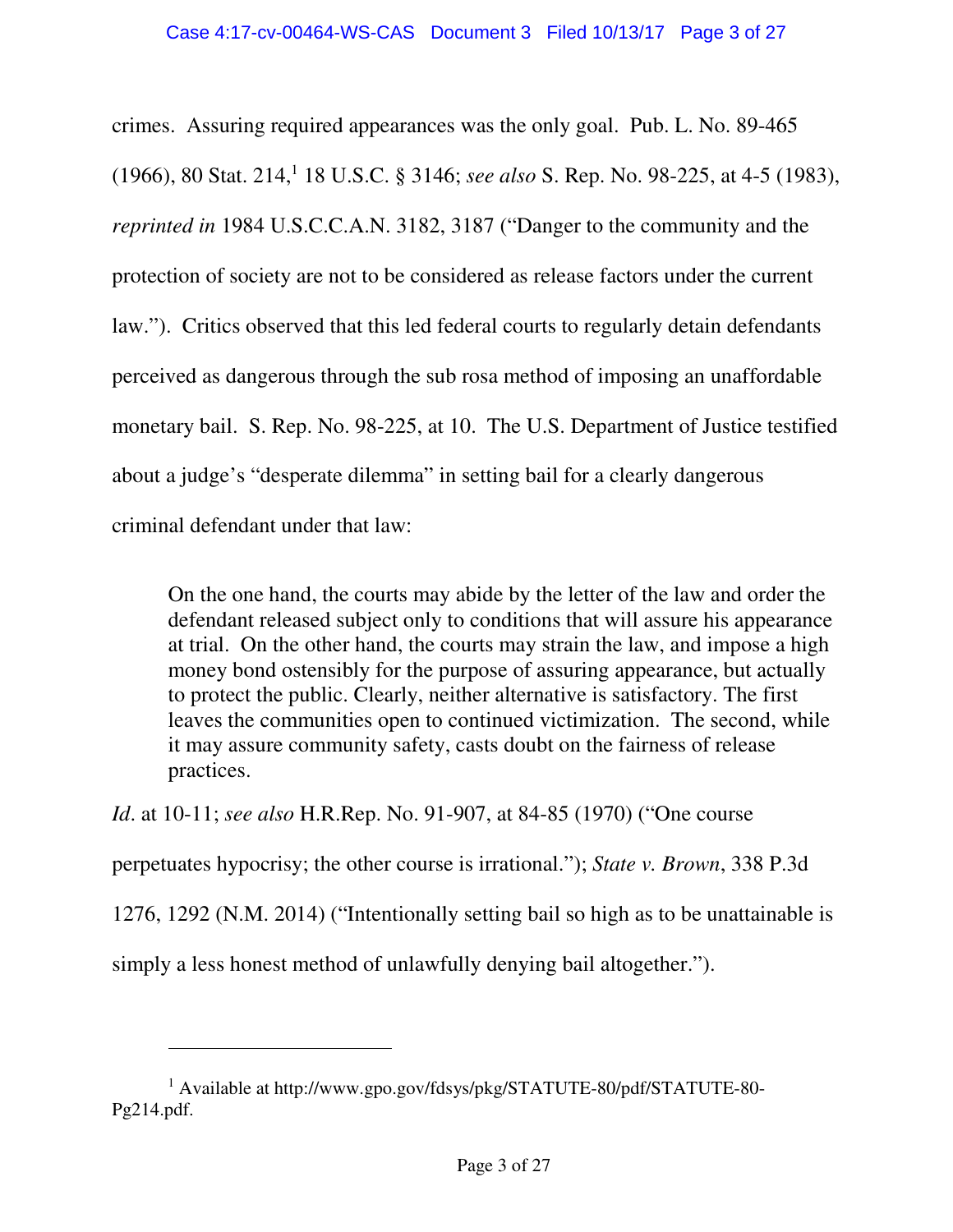Congress addressed this dilemma in the Bail Reform Act of 1984. On the one hand, it authorized pretrial detention directly, under carefully limited circumstances, when no conditions of pretrial release would reasonably assure public safety or the accused's required appearance. Pub. L. No. 98-473 (1984), 98 Stat. 1837, 18 U.S.C. § 3142(e)(1). It insisted, consistent with "constitutional due process requirements," S. Rep. No. 98-225, at 22, that the government establish its need, among other procedural safeguards, by "clear and convincing evidence." 18 U.S.C. § 3142(f). On the other hand, it included a provision to stop the government from effecting pretrial detention though an unaffordable bail and thus "circumventing the procedural safeguards and standard of proof requirements of a pretrial detention provision." S. Rep. No. 98-225, at 11, 16. "The judicial officer may not impose a financial condition that results in the pretrial detention of the person." 18 U.S.C. § 3142(c)(2). Now, Congress did not intend judges to simply release defendants unable to pay a necessary monetary bail or reduce it to an affordable amount. Instead, it reasoned that when the monetary bail was unaffordable, then there is "no available condition of release that will assure the defendant's appearance." S. Rep. No. 98-225, at 16. In such a circumstance, Congress expected courts to conduct a pretrial detention hearing. *Id*.; *see also United States v. Westbrook*, 780 F.2d 1185, 1188 (5th Cir. 1986) ("If upon reconsideration, the officer concludes that the [unaffordable] bond is necessary to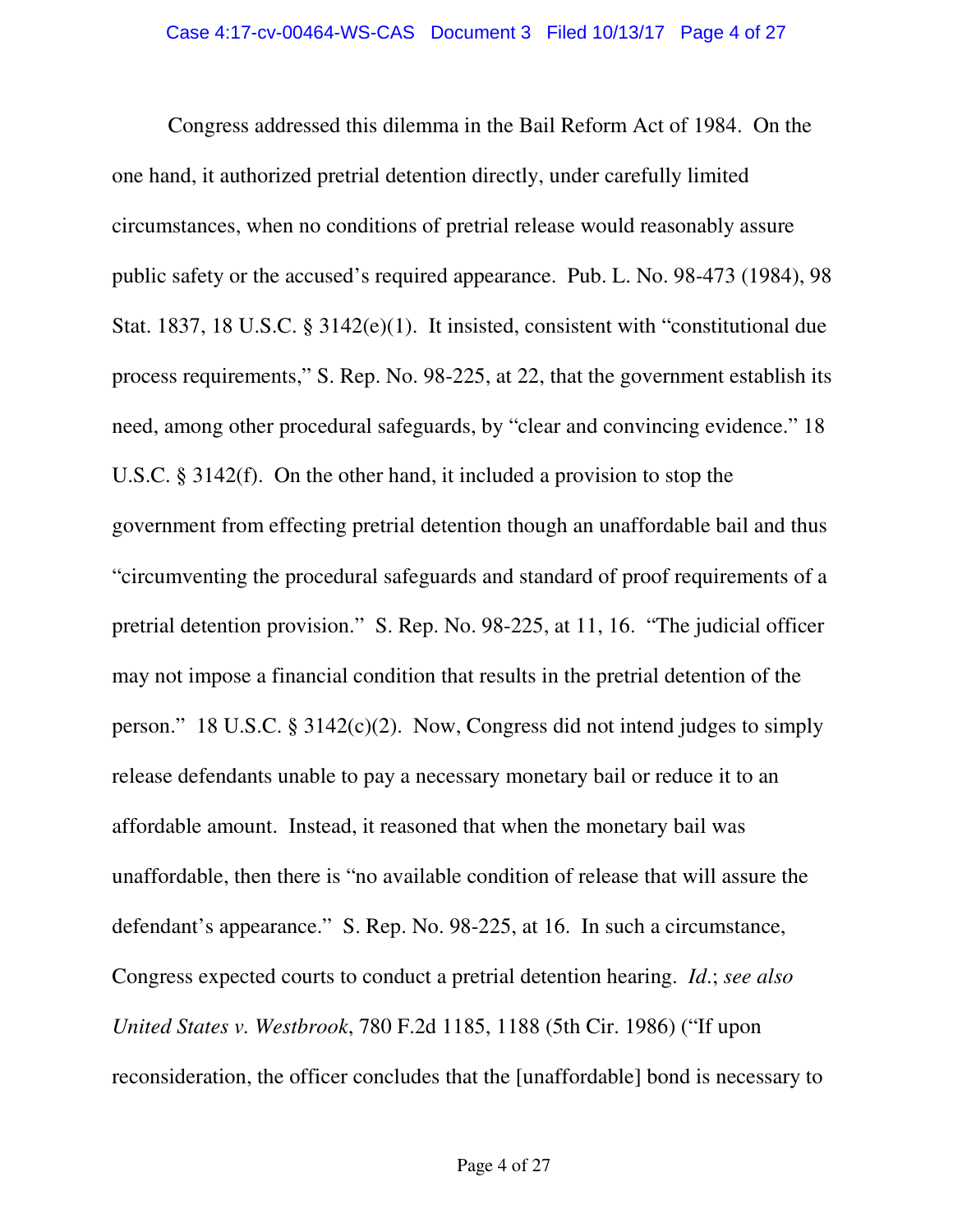assure appearance, then it is apparent that no *available* condition of release will assure the accused's appearance. In that instance, the judicial authority could proceed with a detention hearing and, subject to the requisite findings, issue a detention order.").

Therefore, in addition to providing a method to detain uncontrollable defendants outright (with necessary constitutional constraints), it foreclosed detaining them through the imposition of an unaffordable bail. It intended that the pretrial detention provision would "replace" the sub rosa method of detaining uncontrollable defendants through the imposition of high monetary bail and thereby "allow the courts to address the issue of pretrial criminality honestly and effectively." S. Rep. No. 98-225, at 11. Congress reasoned:

[A pretrial detention provision] would also be fairer to the defendant than the indirect method of achieving detention through the imposition of financial conditions beyond his reach. The defendant would be fully informed of the issue before the court, the government would be required to come forward with information to support a finding of dangerousness, and the defendant would be given an opportunity to respond directly. The new bail procedures promote candor, fairness, and effectiveness for society, the victims of crime—and the defendant as well.

S. Rep. No. 98-225, at 11.

The federal pretrial detention statute was quickly challenged as unconstitutional in *United States v. Salerno*, 481 U.S. 739 (1987). In its briefing, the United States defended the pretrial detention statue as an "open procedure for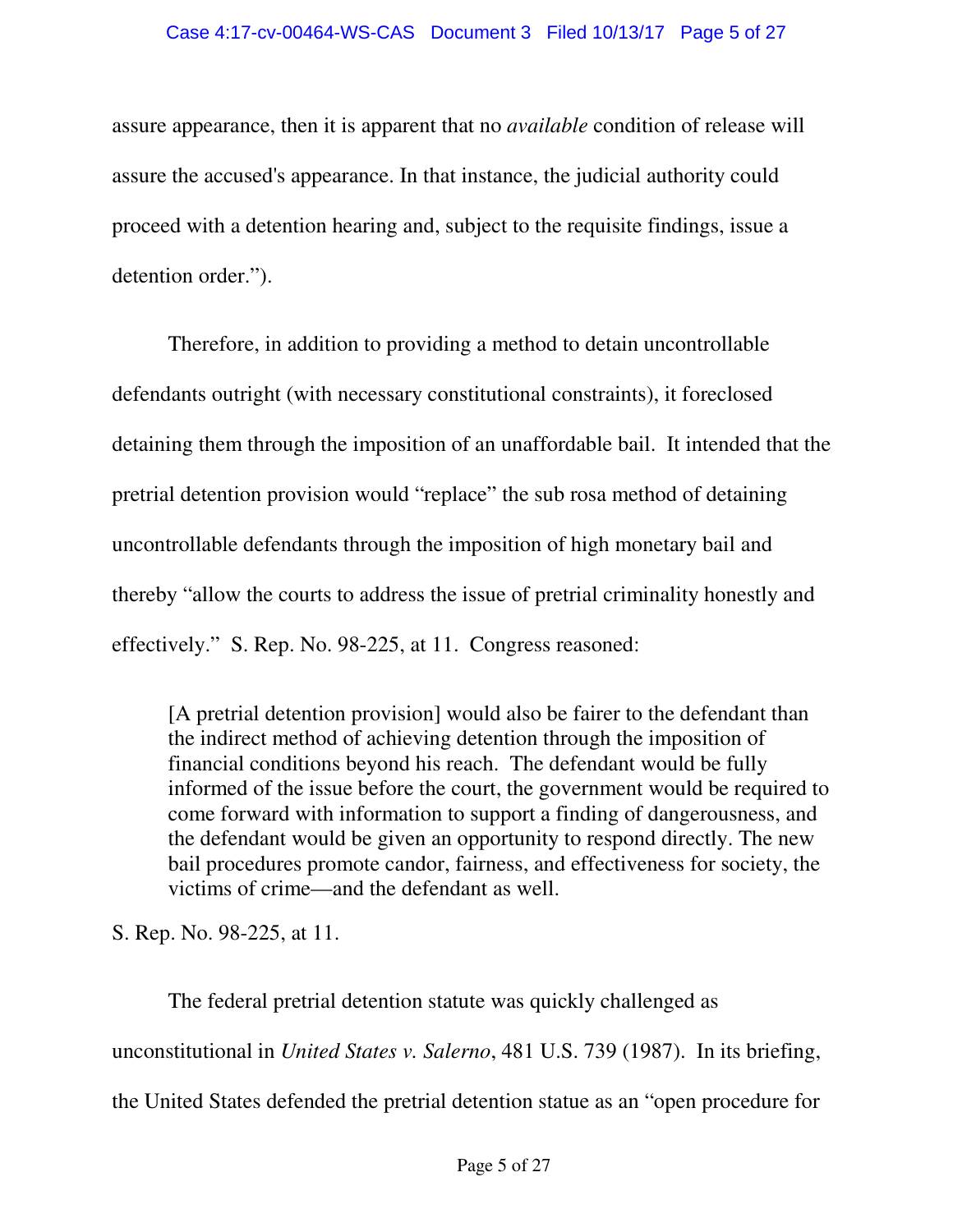assessing pretrial dangerousness, [that] eliminate[ed] the past objectionable practices of detaining dangerous defendants by imposition of unattainable financial conditions."Brief for Petitioner (United States) at 35, *United States v. Salerno*, 481 U.S. 739 (1987) (No. 86-87), 1986 WL 727530. The U.S. Supreme Court upheld the federal pretrial detention against a due process and excessive bail challenge. *Salerno*, 481 U.S. 739. In particular, the Court held a federal court may order pretrial detention when following the Bail Reform Act's procedural safeguards. The government must establish its need for pretrial detention "by clear and convincing evidence," *id*., at 752, in a hearing "specifically designed to further the accuracy of that determination," *id*., at 751.

Around the same time that Congress addressed this dilemma, so did Florida. Ch. 1982-398, Laws of Fla. It too empowered a state court to directly detain an uncontrollable criminal defendant subject to substantive and procedural requirements. The government must establish "a substantial probability" exists that "no conditions of release will reasonably" assure public safety or the defendant's appearance at subsequent proceedings. § 907.041(4)(c), Fla. Stat. The government must establish this need "beyond a reasonable doubt." Fla. R. Crim. R. 3.132(c)(1); *see Merdian v. Cochran*, 654 So. 2d 573, 576 (Fla. 4th DCA 1995) ("It is the state's burden to prove the need of pretrial detention, which it must show beyond a reasonable doubt.") (citations omitted). In this way, Florida's pretrial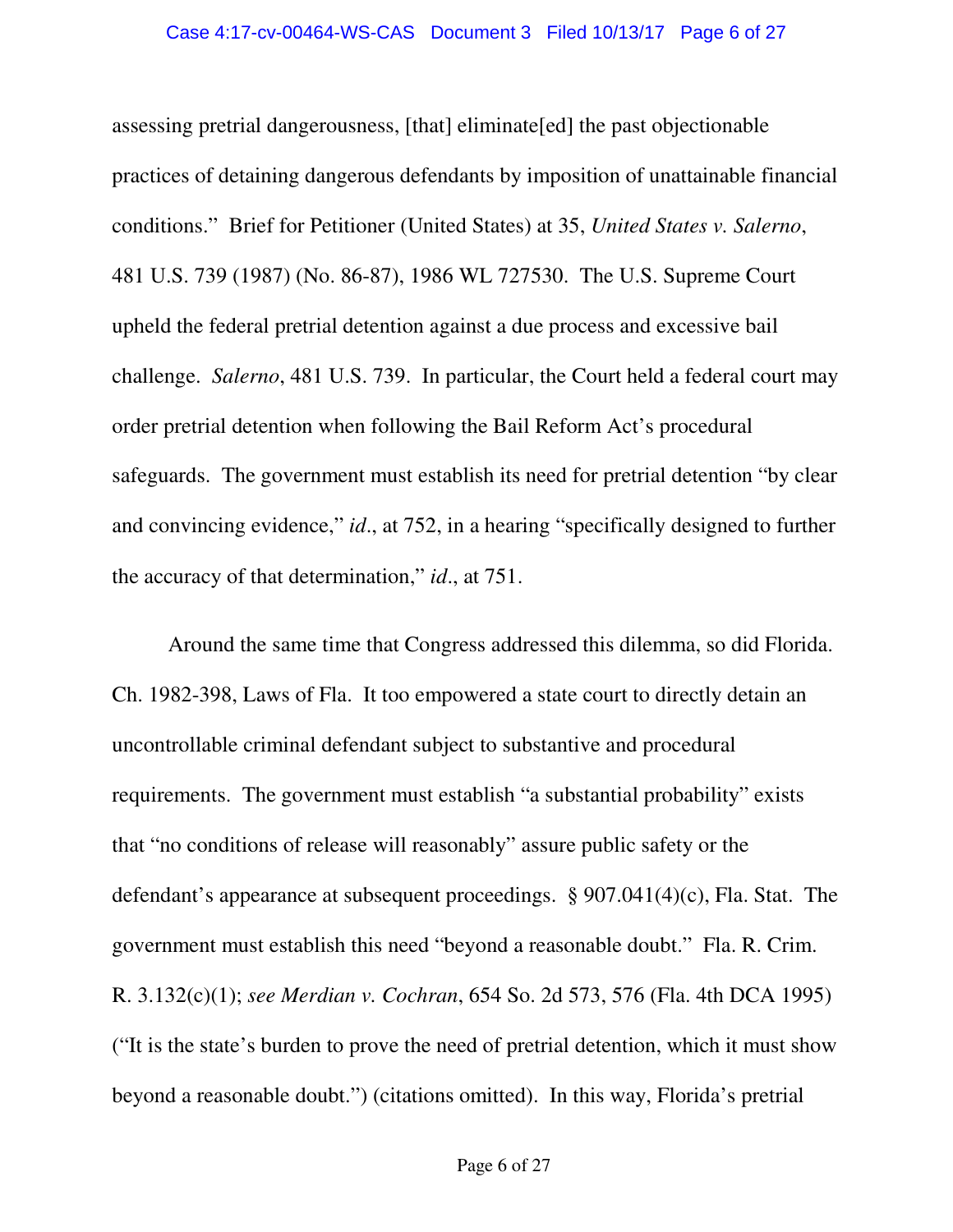#### Case 4:17-cv-00464-WS-CAS Document 3 Filed 10/13/17 Page 7 of 27

detention statute permits the government to honestly detain pretrial a criminal defendant when the government shows it is necessary.

Today, the Northern District of Florida faithfully applies the Bail Reform Act of 1984. The U.S. Attorney requests pretrial detention and satisfies the procedural safeguards or the criminal defendant is released on nonmonetary conditions. No federal pretrial inmate sits in jail because she cannot afford a monetary bail. In stark contrast, Florida's pretrial detention statute is largely unused and ignored in the state courts in Leon County, Florida. Instead, pretrial detention is regularly effected through the sub rosa method of imposing an unaffordable monetary bail. And in this way, it sidesteps the heightened protections guarding pretrial liberty and violates the U.S. Constitution.

#### **ARGUMENT**

Because an unaffordable monetary bail results in pretrial detention, the bail must be necessary with no less-restrictive alternatives. Furthermore, the government may not sidestep the constitutionally required procedure to effect pretrial detention. Instead, it must establish its need by clear and convincing proof at an adequate hearing it requests. Nevertheless, in Leon County, an unaffordable monetary bail is regularly imposed with neither the "degree of confidence" required to deprive a person of liberty nor consideration of less-restrictive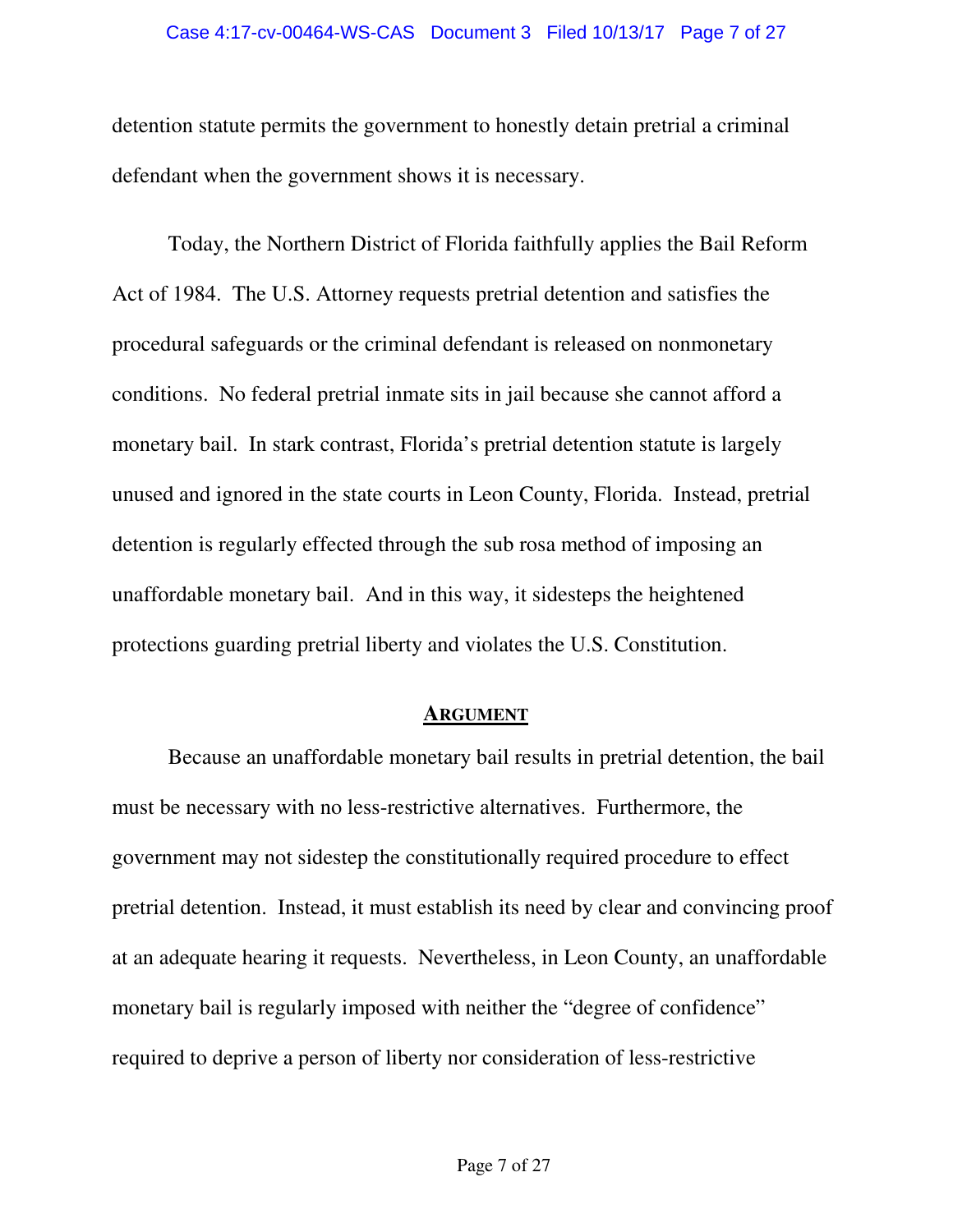alternative measures to achieve the government's legitimate interests. This results in numerous pretrial inmates being detained in violation of the U.S. Constitution.

### **A. An unaffordable bail constitutes pretrial detention.**

An unaffordable monetary bail presents an "illusory choice."<sup>2</sup> Because the accused cannot satisfy the monetary bail, jail is the only possible outcome of bail determination. For this reason, the imposition of an unaffordable monetary bail "is the functional equivalent of an order of pretrial detention." *Brangan v. Commonwealth*, 80 N.E.3d 949, 963 (Mass. 2017); *see also United States v. Fidler*, 419 F.3d 1026, 1028 (9th Cir. 2005) (characterizing an unaffordable bail as "de facto preventative detention"); *United States v. McConnell*, 842 F.2d 105, 109 (5th Cir. 1988) (characterizing an unaffordable bail "as a *de facto* automatic detention"); *United States v. Leathers*, 412 F.2d 169, 171 (D.C. Cir. 1969) ("the setting of bond unreachable because of its amount would be tantamount to setting no conditions at all").

Thus, just like an order of pretrial detention, the imposition of an unaffordable bail must comply with the substantive and procedural requirements for constitutional pretrial detention. *See United States v. Mantecon-Zayas*, 949

 $\overline{a}$ 

<sup>2</sup> *Williams v. Illinois*, 399 U.S. 235, 242 (1970) (reasoning that an indigent defendant has only an "illusory choice" between jail and paying an unaffordable fine).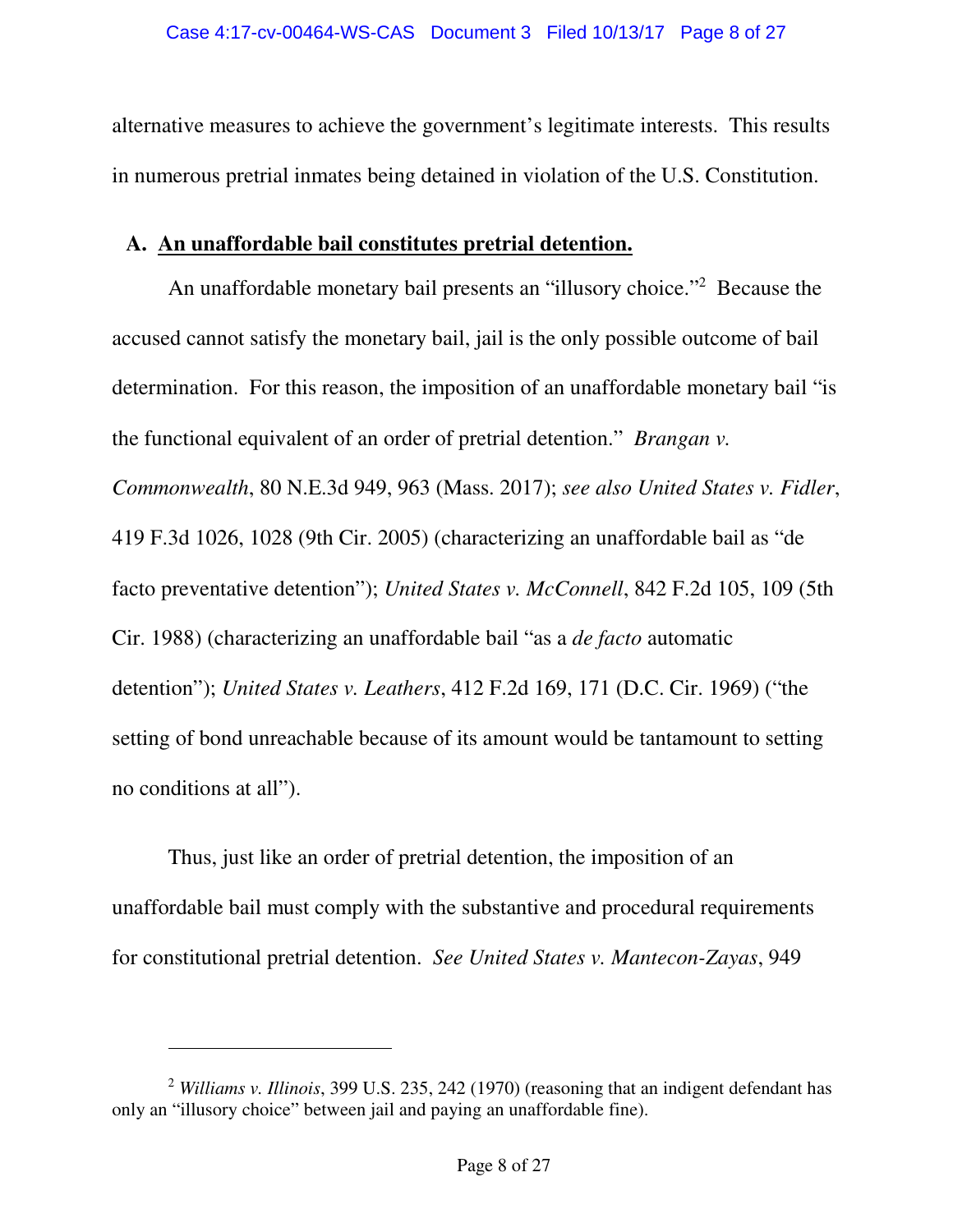F.2d 548, 550 (1st Cir. 1991) (holding when a district court imposes an unaffordable monetary bail, "it must satisfy the procedural requirements for a valid *detention* order"). Pretrial detention—whether ordered directly or through imposition an unaffordable bail—must be clearly proven necessary.

# **B. Substantive Due Process & Equal Protection (Count 1): An unaffordable bail must be necessary with no less-restrictive alternative.**

### **Pretrial liberty is a fundamental right mandating strict scrutiny.**

The "commitment for *any* purpose constitutes a significant deprivation of liberty that requires due process protection." *Hamdi v. Rumsfeld*, 542 U.S. 507, 530 (2004) (quoting *Jones v. United States,* 463 U.S. 354, 361 (1983)); *United States v. Montalvo-Murillo*, 495 U.S. 711, 716 (1990) (pretrial liberty is "vital").<sup>3</sup> Accordingly, the U.S. Supreme Court strictly scrutinizes pretrial detention. *United States v. Salerno*, 481 U.S. 739, 749-751 (1987) (analyzing the "fundamental" liberty interest, the government's "compelling" interest, and "narrow[] focus" of

 $\overline{a}$ 

<sup>&</sup>lt;sup>3</sup> Pretrial liberty is especially important for additional reasons. It "permits the unhampered preparation of a defense, and serves to prevent the infliction of punishment prior to conviction." *Pugh v. Rainwater*, 572 F.2d 1053, 1056-57 (5th Cir. 1978). "Pretrial confinement may imperil the suspect's job, interrupt his source of income, and impair his family relationships." *Gerstein v. Pugh,* 420 U.S. 103, 114 (1975); *see also Barker v. Wingo*, 407 U.S. 524, 532-33 (1972). It improves trial outcomes. *See, e.g.*, *ODonnell v. Harris Cty.*, --- F. Supp. 3d ---, No. H-16-1414, 2017 WL 1735456, at \*36-40 (S.D. Tex. Apr. 28, 2017) (discussing extensive evidence that detained misdemeanor defendants are more likely to plead guilty and "abandon valid defenses" than those released pretrial "to obtain faster release than if they contested their charges").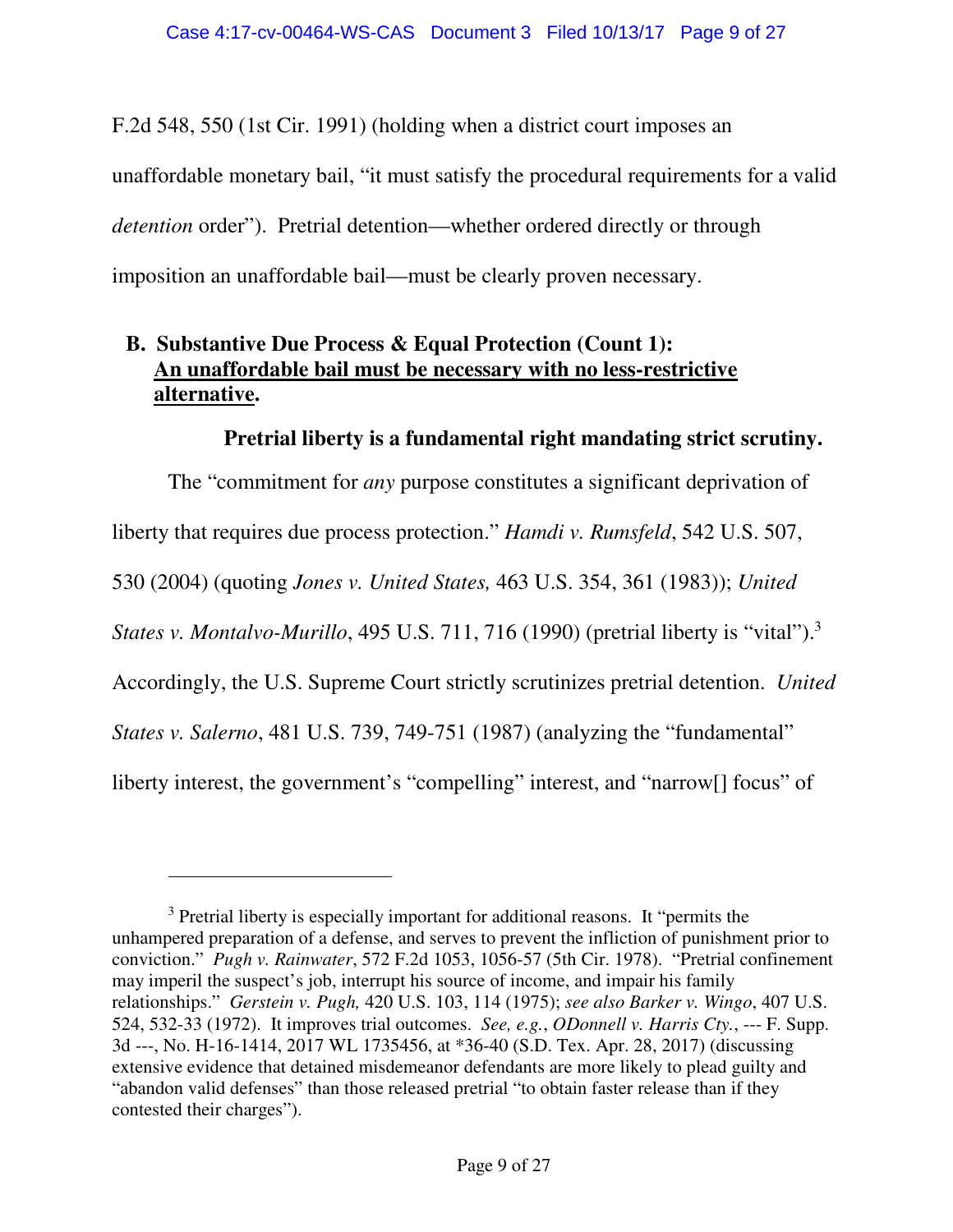the application—the hallmarks of strict scrutiny).<sup>4</sup> A deprivation of liberty must be necessary and "narrowly tailored to serve a compelling state interest." *See Reno v. Flores*, 507 U.S. 292, 302 (1993) (citing *Salerno*, 481 U.S. at 746). "Narrow tailoring requires serious, good faith consideration of workable … alternatives." *Parents Involved in Cmty. Sch. v. Seattle Sch. Dist. No. 1*, 551 U.S. 701, 735 (2007) (quotation omitted).

### **Courts must consider and reject less-restrictive alternatives before imposing unaffordable bail resulting in detention.**

The U.S. Supreme Court has repeatedly applied its narrow-tailoring requirement specifically where inability to pay resulted in deprivation of liberty. Beginning with *Griffin v. Illinois*, 351 U.S. 12, 19 (1956), the U.S. Supreme Court reviewed several criminal law cases in which a person was treated differently because she lacked the ability to pay. In each case, the Court held that the Fourteenth Amendment prohibits detaining a person because she is unable to pay unless the court first considers and finds that the government has no lessrestrictive, alternative methods to achieve its legitimate interests.

 $\ddot{\phantom{a}}$ 

<sup>4</sup> *See Lopez-Valenzuela v. Arpaio*, 770 F.3d 772, 779 (9th Cir. 2014) (observing that "*Salerno* applied heightened scrutiny"); *Zadvydas v. Davis*, 533 U.S. 678, 690 (2001) (describing *Salerno*).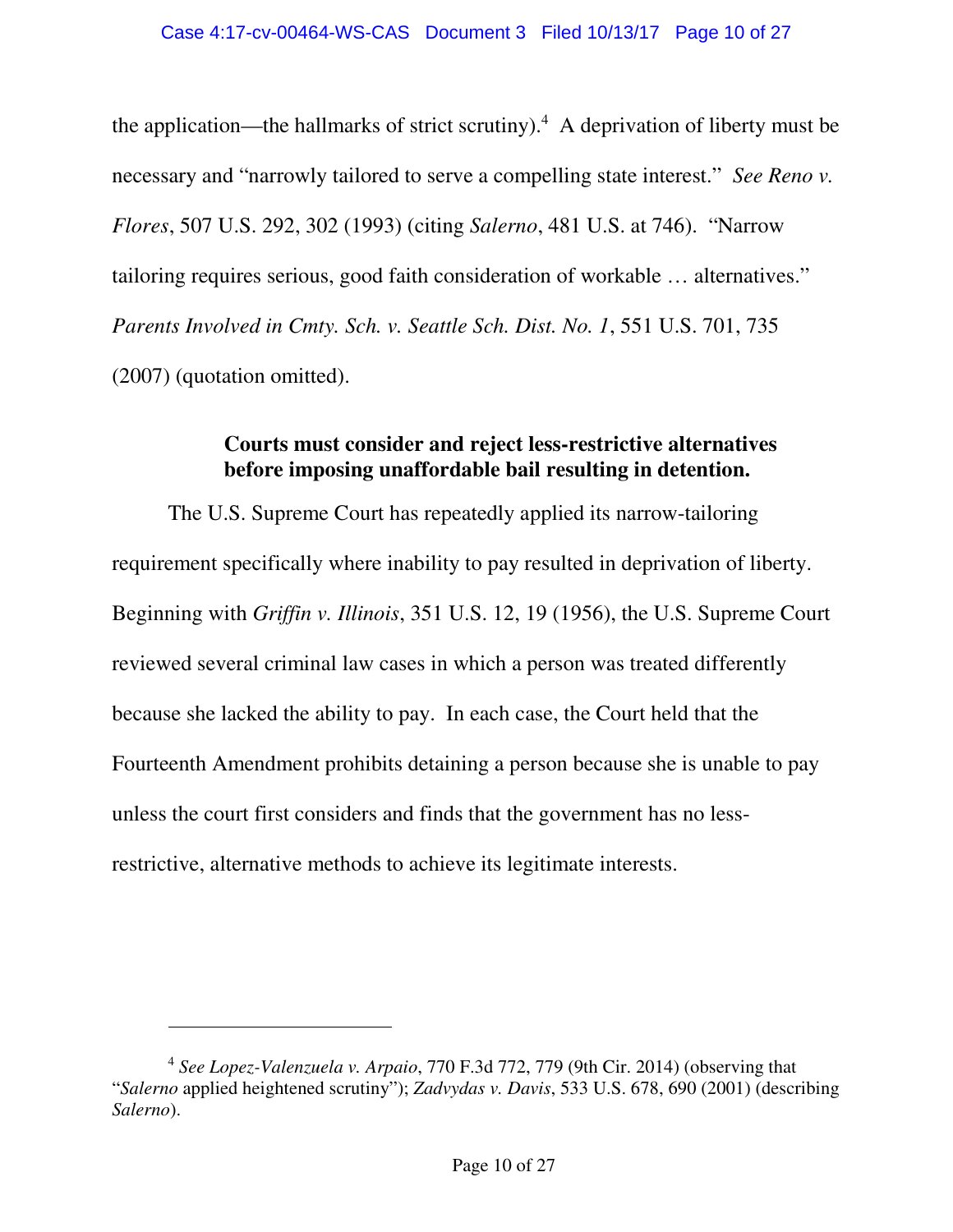In *Griffin*, the Court struck down an Illinois law that prohibited an appeal of a criminal conviction unless the criminal defendant first procured a trial transcript at his own expense. 351 U.S. at 13. The law violated equal protection because "[d]estitute defendants must be afforded as adequate appellate review as defendants who have money enough to buy transcripts." *Id*. at 19. In so concluding, the Court clarified that the state need not necessarily purchase the transcripts itself because there were likely "other means of affording adequate and effective appellate review to indigent defendants." *Id*. In *Williams* v. *Illinois*, 399 U.S. 235, 240-42 (1970), the Court struck down the "invidious discrimination" of incarcerating a person beyond the statutory maximum term when he could not pay the imposed fine and court costs. Importantly, the Court observed that the "State is not powerless" to collect judgments or punish indigent criminals—it has "numerous alternatives" to detention to collect fines and it may impose "alternative [penal] sanctions." *Id*. at 244-45. Similarly, in *Tate v. Short*, 401 U.S. 395, 397-98 (1971), the Court forbid incarcerating a person when he could not afford to "satisfy" the imposed fine because it "subjected [him] to imprisonment solely because of his indigency." And again the Court left open the possibility of detention of the poor "when alternative means are unsuccessful" to enforce the law. *Id.* at 400-401. Then, in *Bearden v. Georgia*, 461 U.S. 660, 672-73 (1983), the Court prohibited a state from revoking probation and imprisoning a person who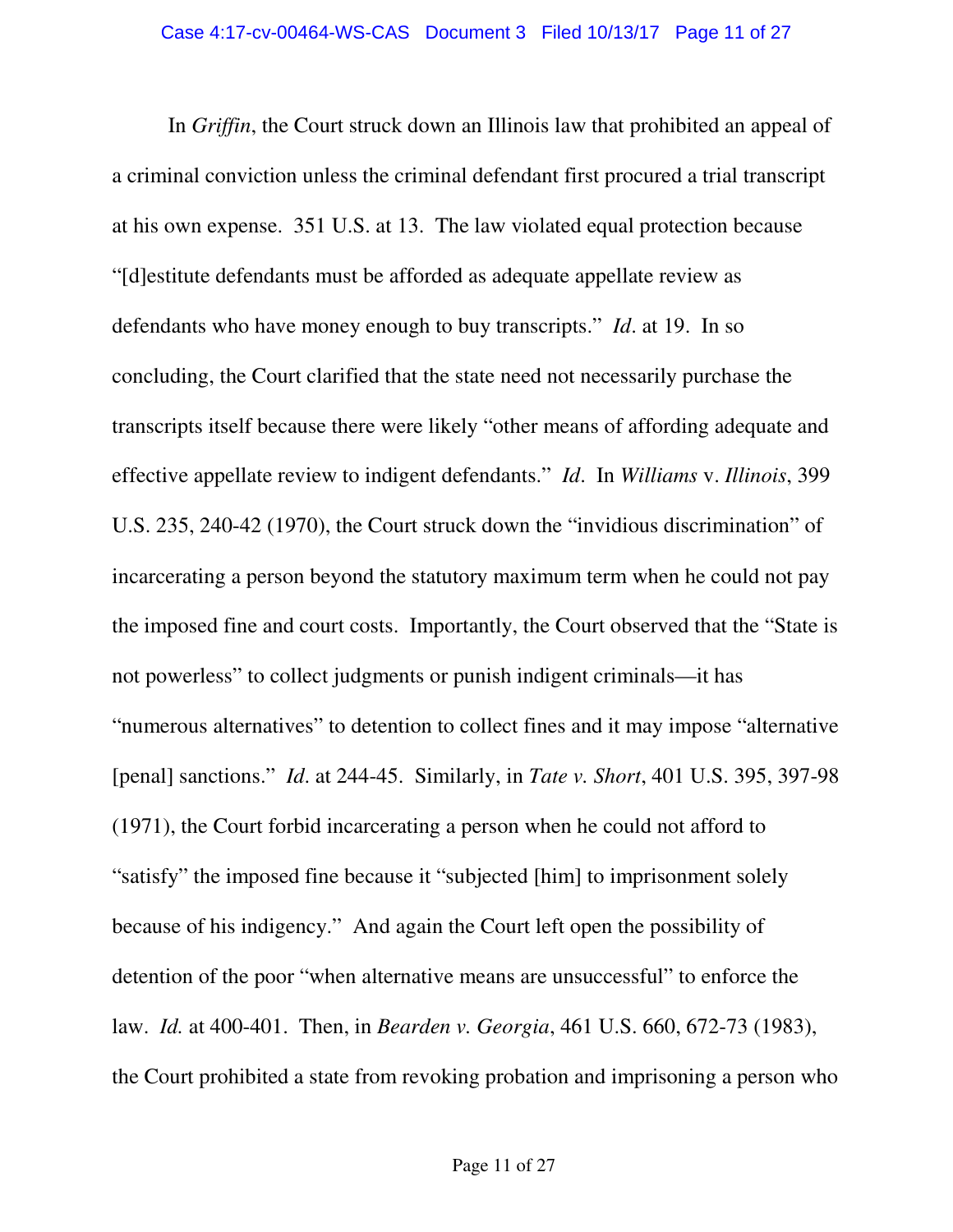#### Case 4:17-cv-00464-WS-CAS Document 3 Filed 10/13/17 Page 12 of 27

cannot afford to pay a fine and restitution unless the court first considers and finds no "alternate measures" exist to adequately meet the government's legitimate interests.

Nearly 40 years ago, in a Florida case this Circuit reached the same conclusion in the pretrial context. In *Pugh v. Rainwater*, 572 F.2d 1053, 1057 (5th Cir. 1978) (en banc), the court observed "[t]he incarceration of those who cannot [pay the bail amount], without meaningful consideration of other possible alternatives, infringes on both due process and equal protection requirements." This reaffirmed this Circuit's general principle that a system in which "[t]hose with means avoid imprisonment [while] the indigent cannot escape imprisonment" violates the Fourteenth Amendment. *Frazier v. Jordan*, 457 F.2d 726, 728-29 (5th Cir. 1972). Over the last two years, federal district courts in Mississippi, Louisiana, Missouri, Tennessee, Georgia, and Texas have reached the same conclusion.<sup>5</sup> And the Ninth Circuit recently applied *Bearden* to uphold a district

 $\overline{a}$ 

<sup>5</sup> *See, e.g.*, *ODonnell*, 2017 WL 1735456, at \*3 ("[A]t the heart of this case are two straightforward questions: Can a jurisdiction impose secured money bail on misdemeanor arrestees who cannot pay it, who would otherwise be released, effectively ordering their pretrial detention? If so, what do due process and equal protection require for that to be lawful? . . . [T]he answers are that, under federal and state law, secured money bail may serve to detain indigent misdemeanor arrestees only in the narrowest of cases, and only when, in those cases, due process safeguards the rights of the indigent accused."); *Walker v. City of Calhoun*, No. 4:15cv0170, 2016 WL 361612, at \*10 (N.D. Ga. Jan. 28, 2016) ("Certainly, keeping individuals in jail because they cannot pay for their release, whether via fines, fees, or a cash bond is impermissible."), *vacated on other grounds*, 682 Fed.Appx. 721 (11th Cir. 2017), *reinstituted*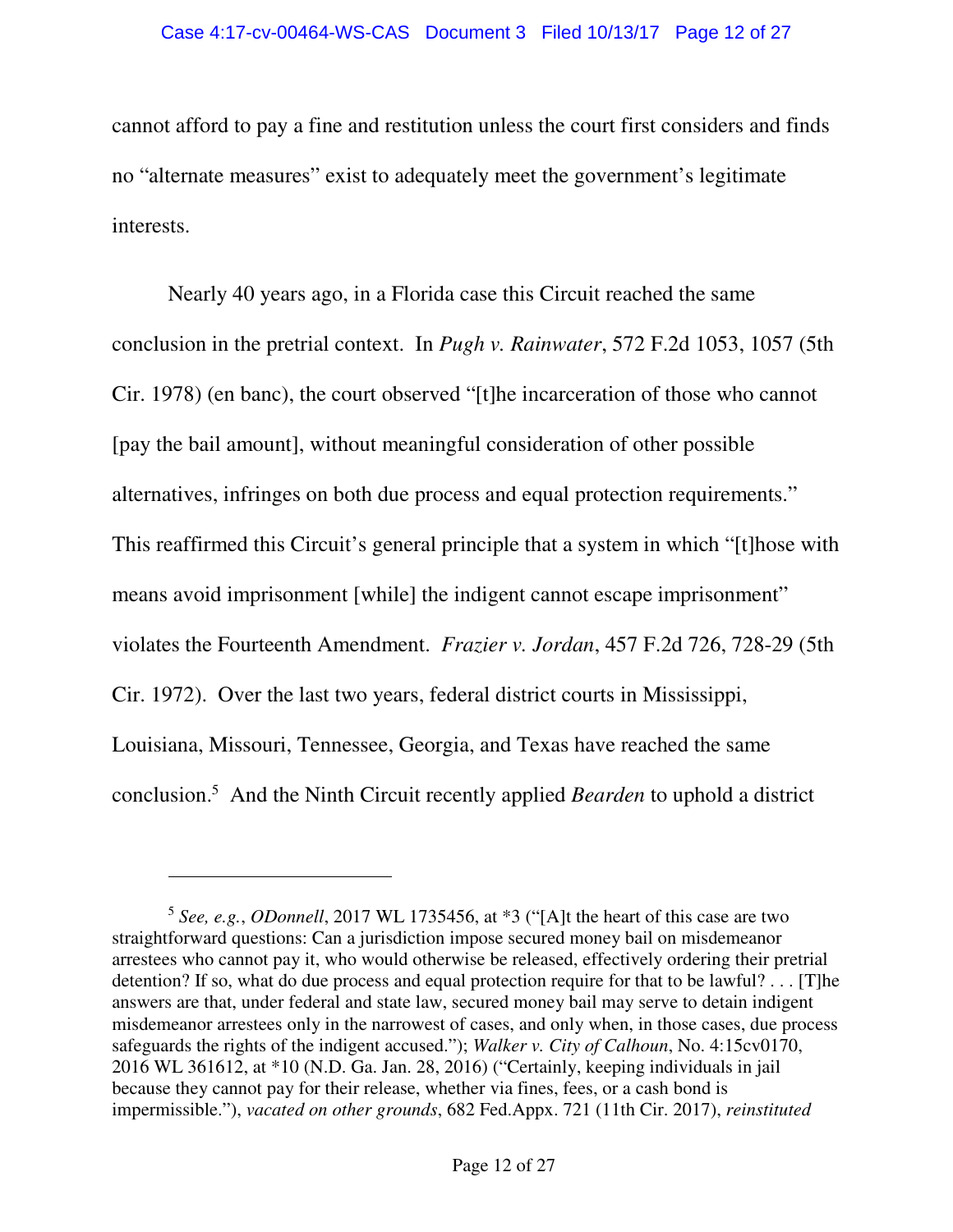#### Case 4:17-cv-00464-WS-CAS Document 3 Filed 10/13/17 Page 13 of 27

court's mandate that immigration officials consider less-restrictive alternatives before imposing unaffordable bail. *Hernandez v. Sessions*, No. 16-56829, 2017 WL 4341748 (9th Cir. Oct. 2, 2017).

Each time they are confronted, the U.S. Supreme Court, this Circuit, and numerous federal district courts have held that the imposition of an unaffordable bail was arbitrary and invidious discrimination because the government had at its disposal, but declined to employ, alternatives to achieve its goals. Each time, the deprivation of liberty was held to violate the Fourteenth Amendment unless no less-restrictive measures would suffice.

### **Numerous less-restrictive alternatives exist.**

 $\overline{a}$ 

For Knight and other class members, several less-restrictive alternatives to pretrial detention through an unaffordable bail are available to reasonably assure the government's interests. The government's legitimate interests can be achieved by (1) reducing the monetary bail to an affordable amount, (2) permitting an

*with more specific injunction*, 2017 WL 2794064 (N.D. Ga. June 16, 2017); *Rodriguez v. Providence Cmty. Corr.*, 155 F. Supp. 3d 758, 768-69 (M.D. Tenn. Dec. 17, 2015); *Thompson v. Moss Point*, No. 1:15cv182, 2015 WL 10322003, at \*1 (S.D. Miss. Nov. 6, 2015); *Jones v. City of Clanton*, No. 2:15cv34, 2015 WL 5387219 (M.D. Ala. Sept. 14, 2015) (holding pretrial detention on unaffordable monetary bail violates the Fourteenth Amendment unless the court conducts a hearing on the "need for bail or alternatives to bail[.]"); *Cooper v. City of Dothan*, No. 1:15cv425, 2015 WL 10013003 (M.D. Ala. June 18, 2015); *Snow v. Lambert*, No. CV 15- 567-SDD-RLB, 2015 WL 5071981 (M.D. La. Aug. 27, 2015); *Pierce v. City of Velda City*, 4:15 cv- 570-HEA, 2015 WL 10013006 (E.D. Mo. June 3, 2015).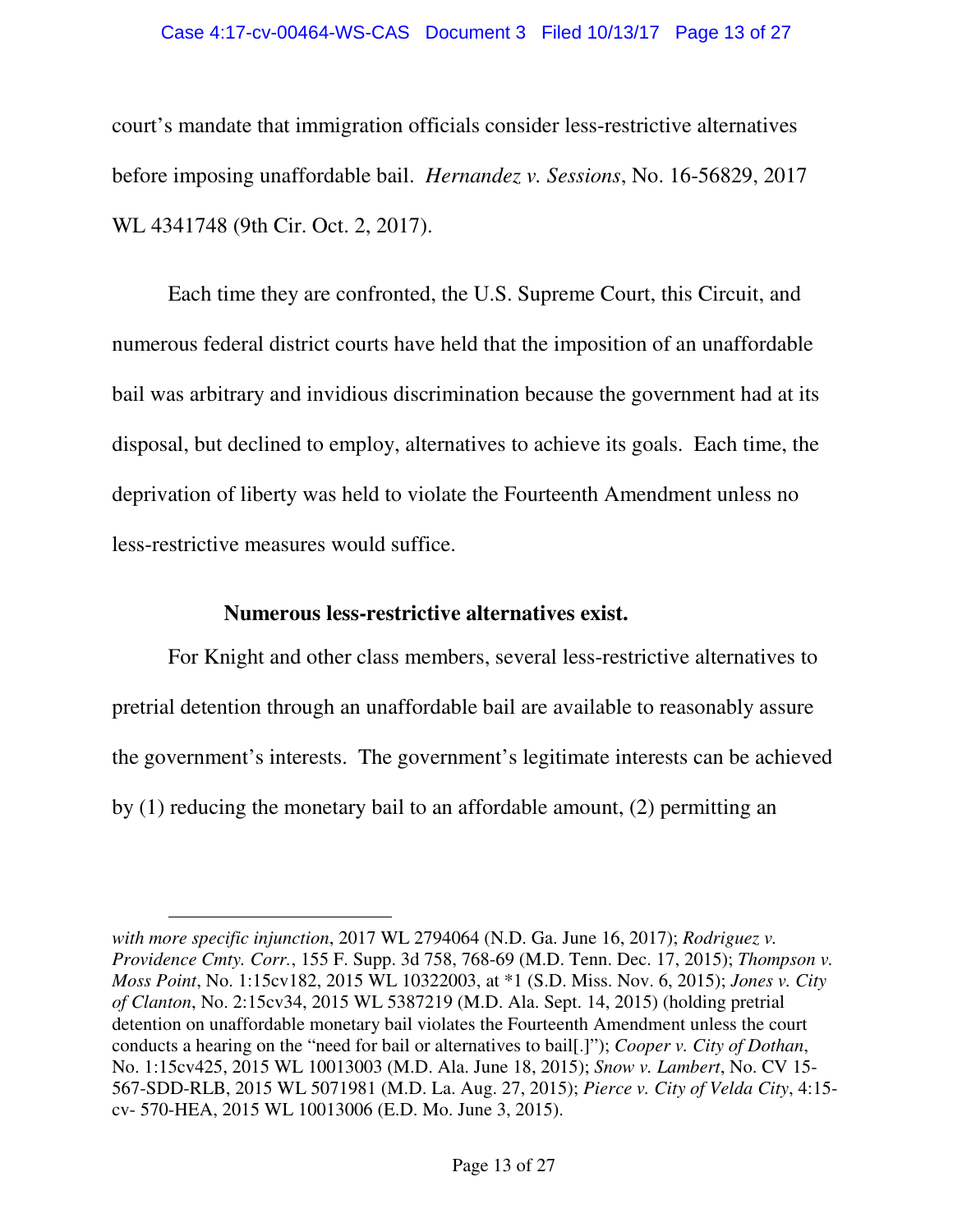accused to satisfy any monetary bail through an unsecured appearance bond,<sup>6</sup>

Fla.R.Crim.P. 3.131(b)(1)(B), (3) restricting travel, association, or residence,

 $\overline{a}$ 

(4) electronic monitoring in extreme cases, or a combination of these measures.<sup>7</sup>

<sup>6</sup> See Walker, 2017 WL 2794064, at \*4 ("Indeed, other alternatives exist, including unsecured bonds, in which an arrestee need not pay money in advance but may be released with an obligation to pay the amount listed in the bail schedule if the arrestee fails to appear for his or her scheduled court date."); Michael R. Jones, Pretrial Justice Institute, *Unsecured Bonds: The As Effective and Most Efficient Pretrial Release Option* (Oct. 2013), https://goo.gl/UENBKJ ("Unsecured bonds are as effective as secured bonds at achieving court appearance."); Arpit Gupta et al., *The Heavy Costs of High Bail: Evidence from Judge Randomization* (Aug. 18, 2016), https://goo.gl/OW5OzL ("Our results suggest that money bail has a negligible effect or, if anything, increases failures to appear."). Opponents of bail reform may argue that common sense suggests that monetary bail improves appearance rates. However, no published study supports this colloquial belief.

<sup>7</sup> *ODonnell*, 2017 WL 1735456, at \*51 ("According to the most recent and credible evidence, secured financial conditions of pretrial release do not outperform alternative nonfinancial or unsecured conditions of pretrial release in ensuring the appearance of misdemeanor defendants at hearings."); *see also* Int'l Ass'n of Chiefs of Police, *Resolution: Pretrial Release and Detention Process* 15-16 (Oct. 21, 2014), https://goo.gl/a5JUpe ("[D]efendants rated low risk and detained pretrial for longer than one day before their pretrial release are more likely to commit a new crime once they are released, demonstrating that length of time until pretrial release has a direct impact on public safety."); Christopher T. Lowenkamp et al., Laura and John Arnold Foundation, *The Hidden Costs of Pretrial Detention* 3 (2013), http://www.arnoldfoundation.org/wpcontent/ uploads/2014/02/LJAF\_Report\_hiddencosts\_FNL.pdf (studying 153,407 defendants and finding that "when held 2–3 days, low risk defendants are almost 40 percent more likely to commit new crimes before trial than equivalent defendants held no more than 24 hours"); Paul Heaton et al., *The Downstream Consequences of Misdemeanor Pretrial Detention*, 69 Stan. L. Rev. 711, 768 (2017), https://goo.gl/Waj3ty ("While pretrial detention clearly exerts a protective effect in the short run, for misdemeanor defendants it may ultimately service to compromise public safety," and finding that in a representative group of 10,000 misdemeanor offenders, pretrial detention would cause an additional 600 misdemeanors and 400 felonies compared to if the same group had been released pretrial); Timothy R. Schnacke, Dep't of Just., Nat'l. Inst. of Corrs., *Fundamentals of Bail* 13 (Sept. 2014), https://goo.gl/jr7sMg ("[T]he financial condition of a bail bond is typically arbitrary; even when judges are capable of expressing reasons for a particular amount, there is often no rational explanation for why a second amount, either lower or higher, might not arguably serve the same purpose.").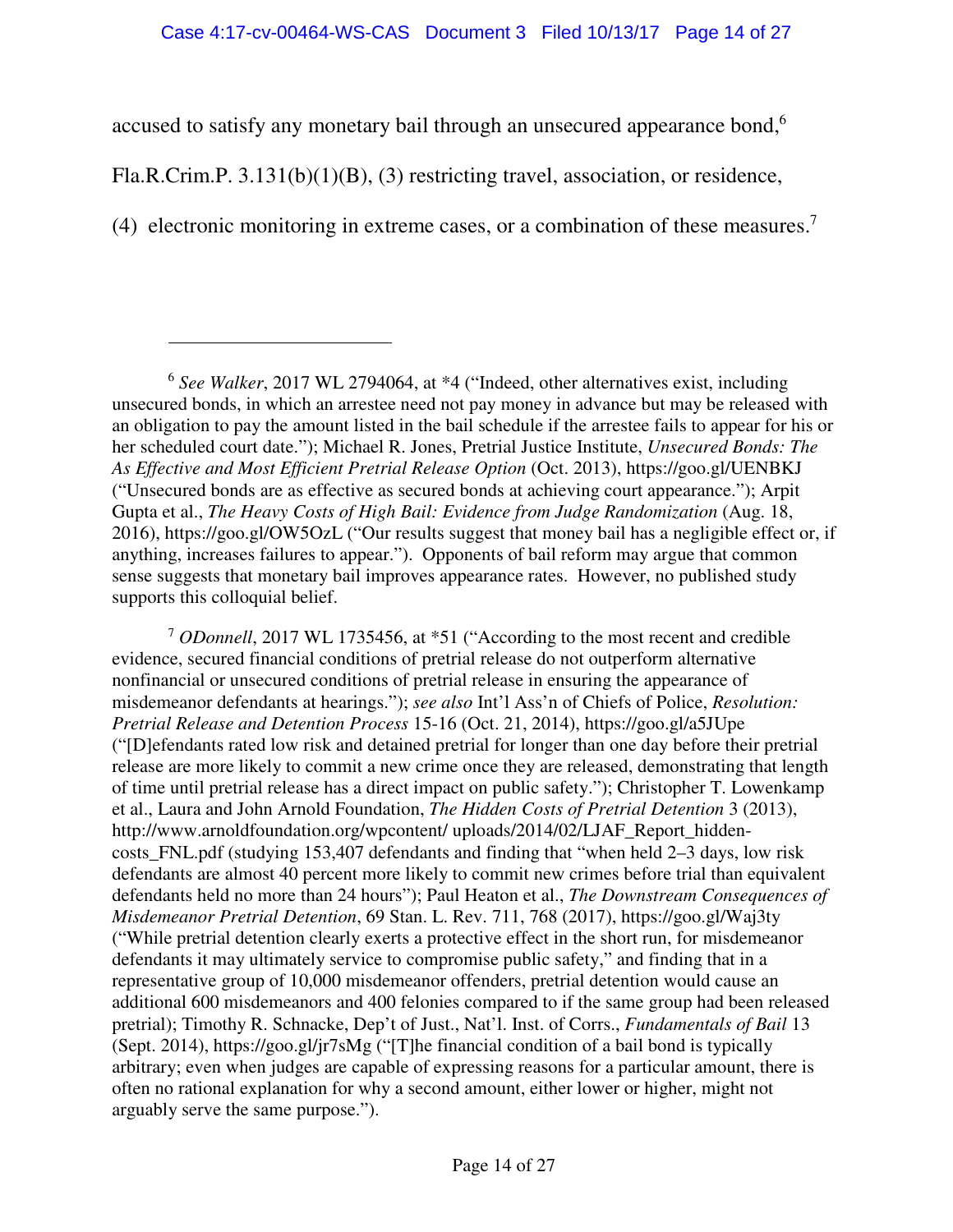These alternatives to pretrial detention have adequately achieved government's interest in the District of Columbia, New Jersey, the Northern District of Florida, and other jurisdictions. And any claims to the contrary must be grounded in reality—not just theatrical conjecture or a conceivable basis. *See Whole Woman's Health v. Hellerstedt*, 136 S. Ct. 2292, 2309-10 (2016), *as revised* (June 27, 2016) (ruling district courts should review a regulation impacting fundamental rights against a judicial record and not simply conceivable justifications that would otherwise support economic legislation).

### **Conclusion**

Instead of establishing why these alternatives would not suffice, the government sidestepped the issue under the guise that the defendant was imposed monetary bail, not pretrial detention. Yet, this misapprehends the paradigm shift from liberty with a minor intrusion of a monetary bail to an entire deprivation of liberty as a result of an unaffordable bail. Thus, the government effects pretrial detention when alternatives would suffice. This violates the Fourteenth Amendment.

## **C. Procedural Due Process (Count 2): Government must prove an unaffordable bail's necessity with clear and convincing proof.**

When an accused requests a lower monetary bail because the current bail results in her pretrial detention, the government's obligation shifts. Because her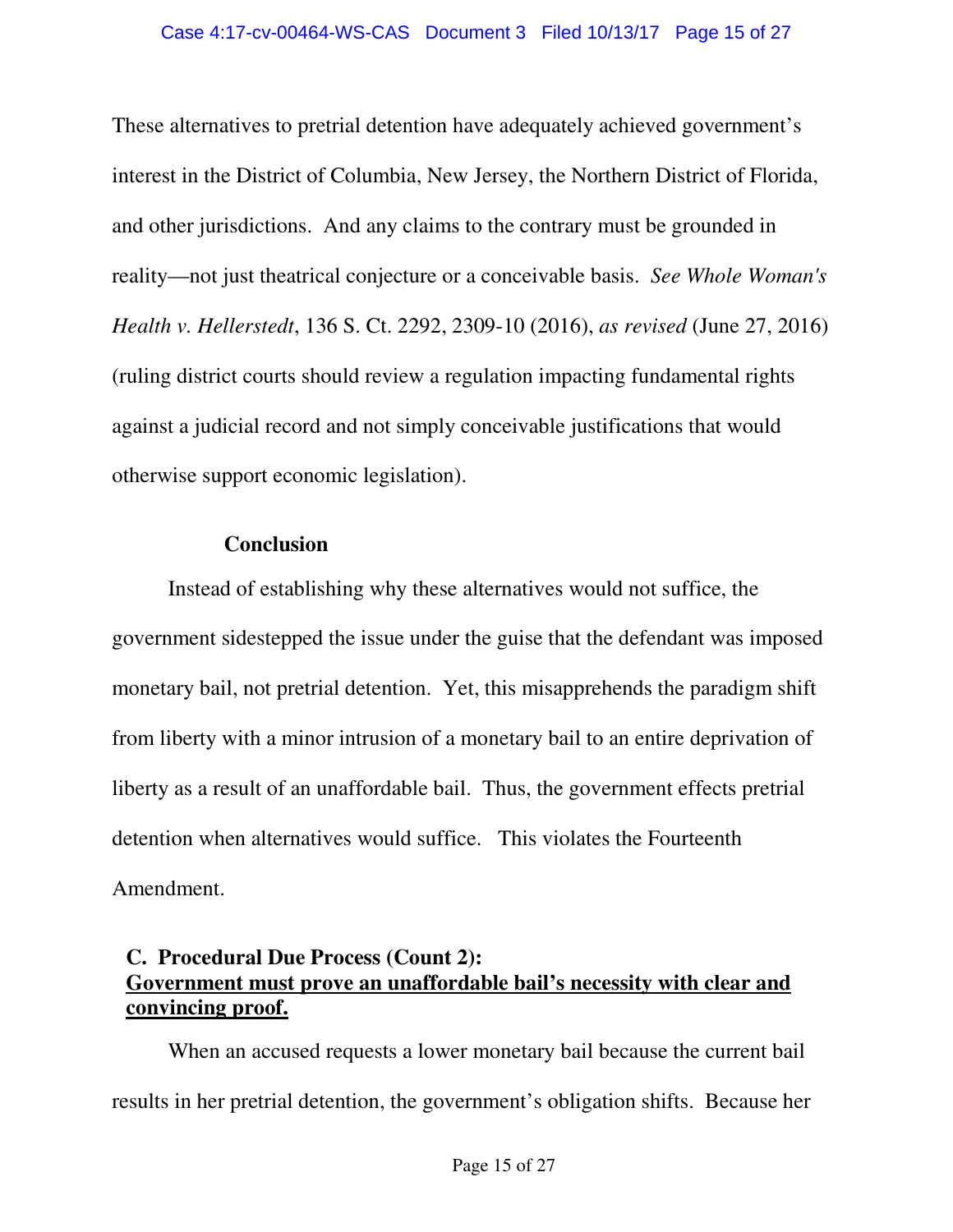liberty, not just her money, is at stake, the government has a heightened burden. The U.S. Constitution's mandate of procedural due process requires the government to show the necessity of such a high bail through clear and convincing evidence. This mandate applies equally whether pretrial detention is ordered outright or is effected through the imposition of an unaffordable bail.

### **Procedural due process guards against erroneous deprivations by demanding an appropriate degree of confidence.**

The Due Process Clause of the Fourteenth Amendment provides, "nor shall any State deprive any person of life, liberty, or property, without due process of law … ." The due process's procedural variety guards against the "mistaken or unjustified deprivation of life, liberty, or property." *Carey v. Piphus,* 435 U.S. 247, 259 (1978). It achieves this by dictating the "degree of confidence" a court should have to approve a deprivation. *Addington v. Texas*, 441 U.S. 418, 423 (1979) (quoting *In re Winship*, 397 U.S. 358, 370 (1970) (Harlan, J., concurring)). It sets the required standard of proof and allocates the burden to minimize the risk of an erroneous decision. *Heller v. Doe by Doe*, 509 U.S. 312, 348 n. 1 (1993) (standard); *Mackey v. Montrym*, 443 U.S. 1, 13 (1979) (risk).

# **The U.S. Constitution mandates heightened procedural due process to detain a person and deprive liberty.**

Procedural safeguards must be proportional to the individual's private interest at stake. *Mathews v. Eldridge*, 424 U.S. 319, 335 (1976) (constitutional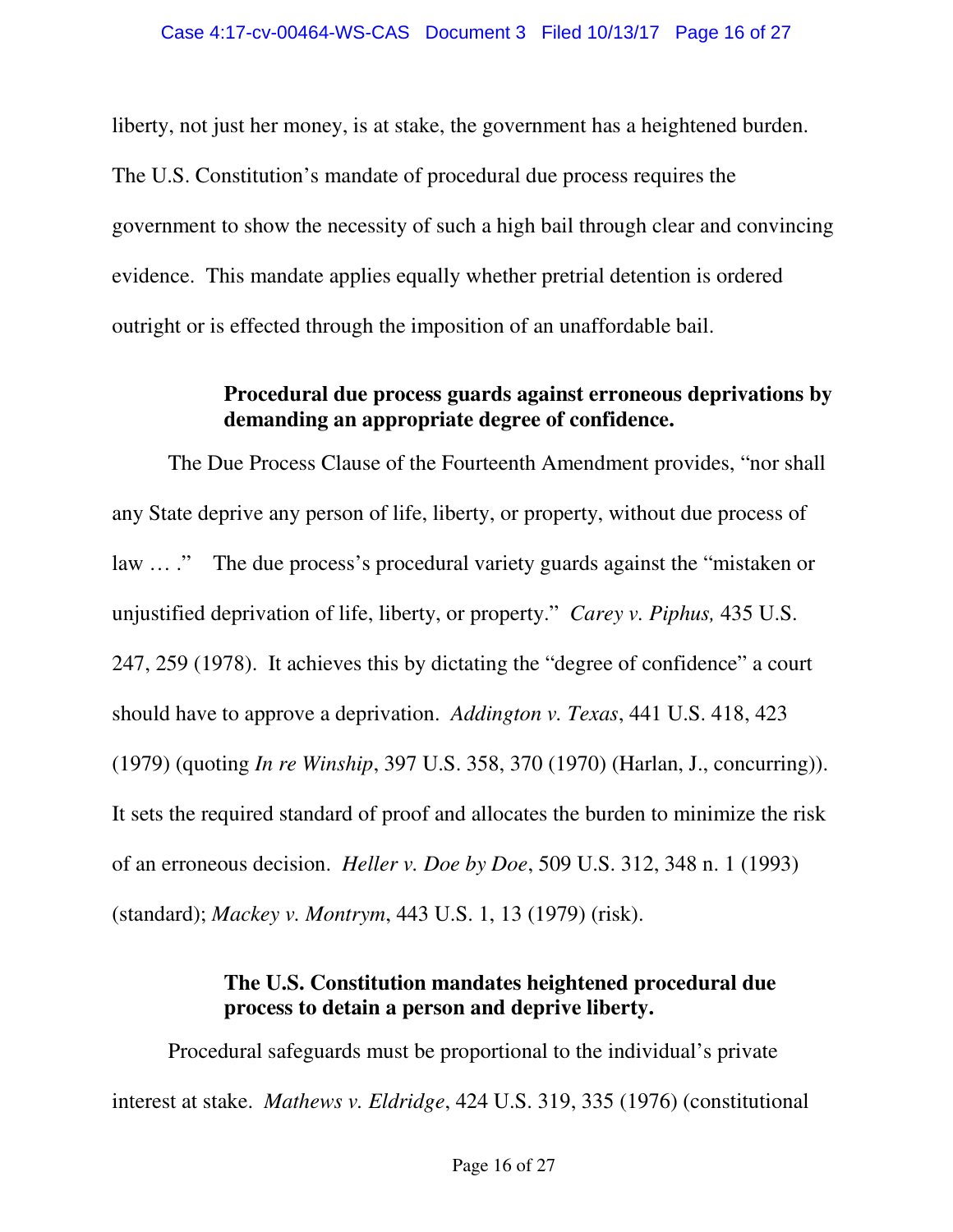test considers the "risk of an erroneous deprivation of such [private] interest"). The greater the private interest, the greater the certainty required before the government may deprive it. *See, e.g., Heller*, 509 U.S. at 324 (justifying a lower standard of proof for the commitment of the intellectually disabled than the mentally ill because the intellectually disabled's treatment is "much less invasive" and therefore they have less interest in avoiding erroneous commitment). Ultimately, the standard of proof "indicate[s] the relative importance attached to the ultimate decision" and "the value society places on individual liberty"—that is, the private interest at stake. *Addington*, 441 U.S. at 423, 425 (quotation omitted).

Yet, when the unaffordable monetary bail results in the accused's detention, much more than money is at stake and greater proof is required. The "commitment for *any* purpose constitutes a significant deprivation of liberty." *Hamdi v. Rumsfeld*, 542 U.S. 507, 530 (2004). And when a person's stake is "both 'particularly important' and 'more substantial than mere loss of money,'" greater certainty and procedural safeguards are required. *Santosky v. Kramer*, 455 U.S. 745, 756 (1982) (quoting *Addington*, 441 U.S. at 424); *see also Gilmore v. Taylor,* 508 U.S. 333, 342 (1993) ("[T]he Eighth Amendment requires a greater degree of accuracy and factfinding [when a defendant's life is at stake] than would be true in a noncapital case.").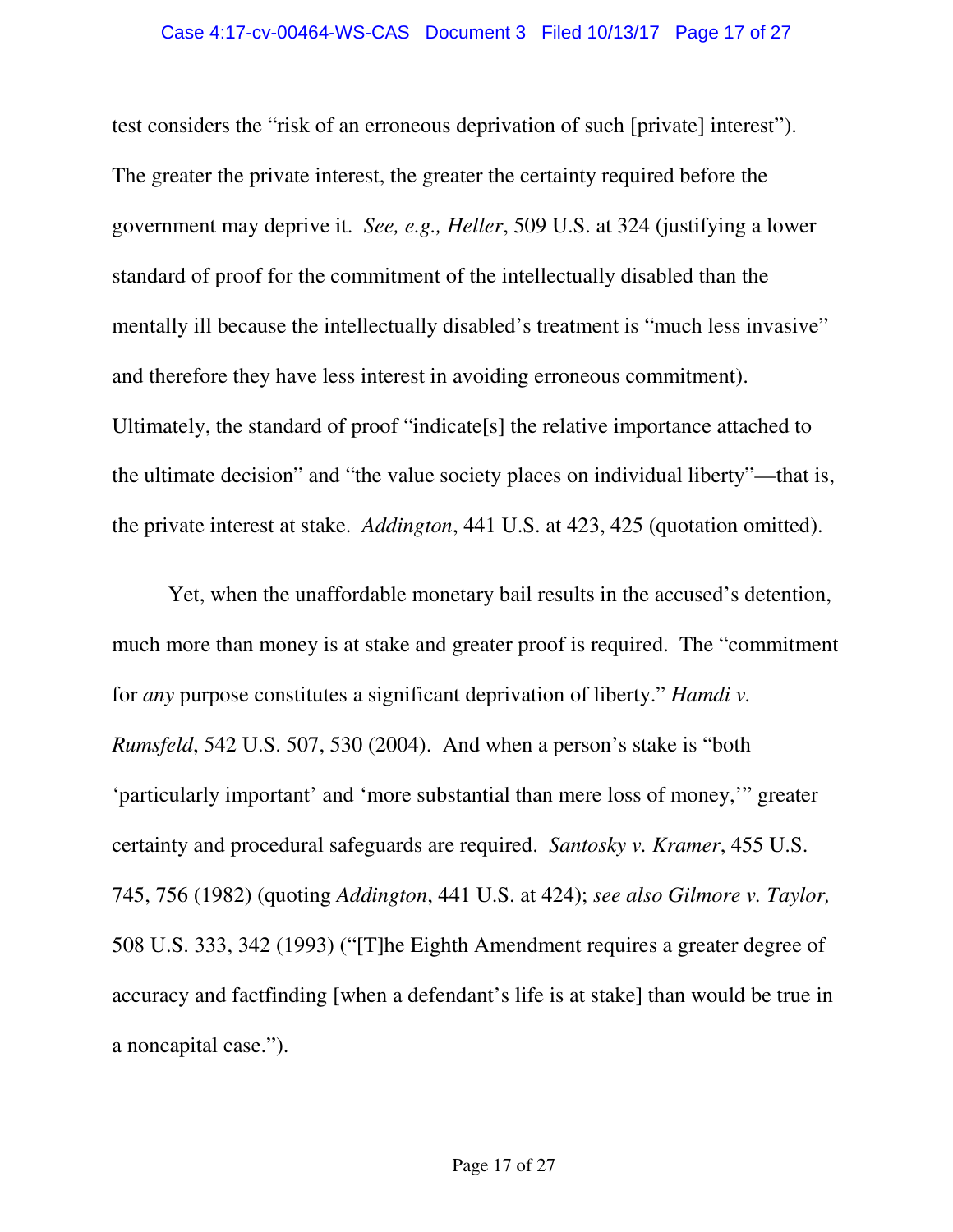The *Mathews* test determines the constitutional procedural safeguards.

*Wilkinson v. Austin*, 545 U.S. 209, 224 (2005) (*Mathews* is the "framework to

evaluate the sufficiency of particular procedures"); *Hamdi*, 542 U.S. at 529

(*Mathews* test is "ordinary mechanism"). The U.S. Supreme Court explained:

*Mathews* dictates that the process due in any given instance is determined by weighing "the private interest that will be affected by the official action" against the Government's asserted interest, "including the function involved" and the burdens the Government would face in providing greater process. The *Mathews* calculus then contemplates a judicious balancing of these concerns, through an analysis of "the risk of an erroneous deprivation" of the private interest if the process were reduced and the "probable value, if any, of additional or substitute procedural safeguards."

*Hamdi*, 542 U.S. at 529 (citations omitted).

 $\overline{a}$ 

Using the *Mathews* test, the U.S. Supreme Court has consistently held that the government must justify civil commitment—including pretrial detention<sup>8</sup> with clear and convincing proof. In *United States v. Salerno*, 481 U.S. 739, 751 (1987), the Court upheld the pretrial detention of criminal defendants posing a danger to the community pursuant to a procedure "specifically designed to further the accuracy of that determination." The procedure included the requirement that the government "prove its case by clear and convincing evidence," *id.* at 752, "that

<sup>8</sup> *Salerno* described pretrial detention as "not penal," *id*, 481 U.S. at 746, but regulatory, *id*. at 747.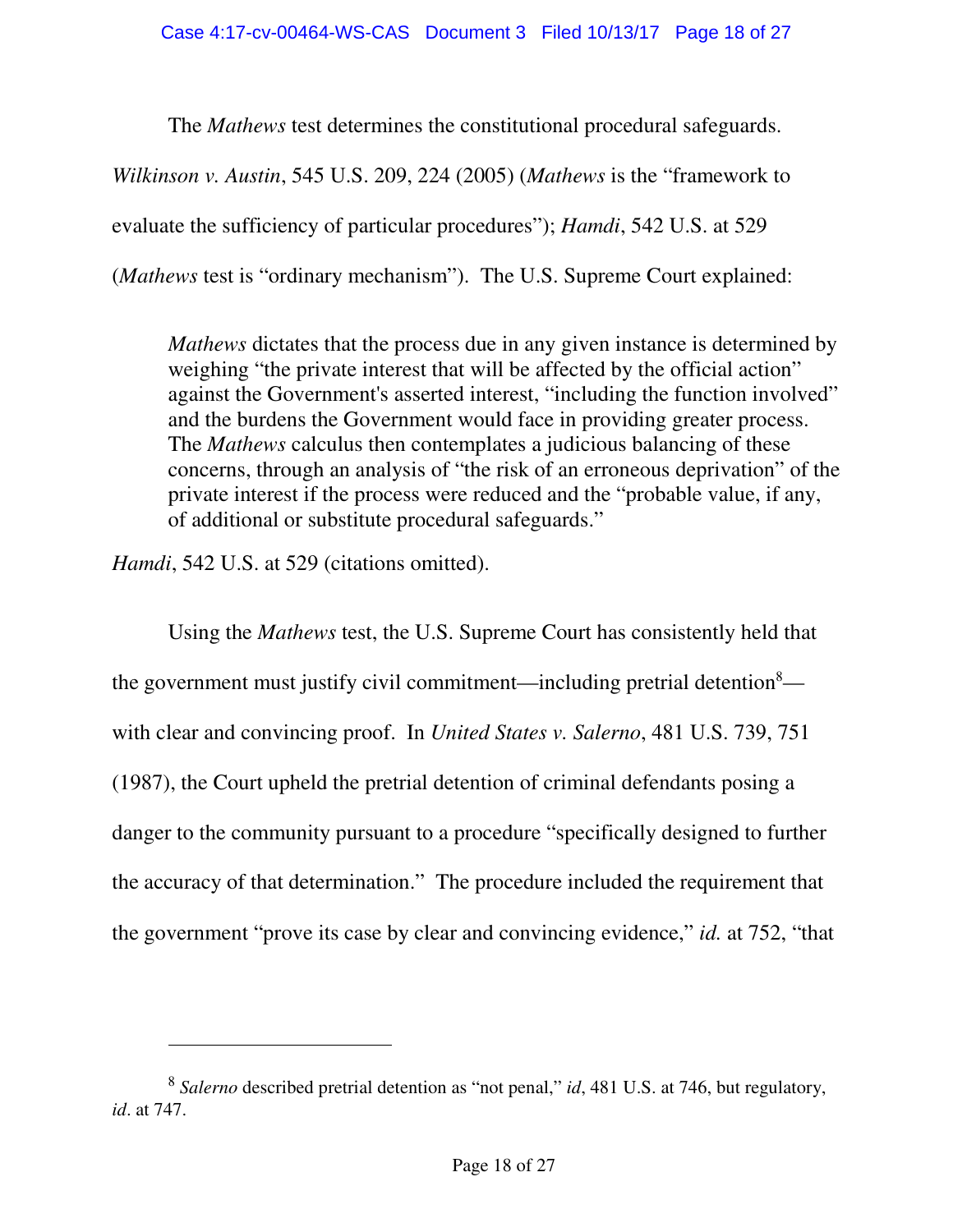no conditions of release can reasonably assure the safety of the community or any person," *id*. at 750. *See also Zadvydas v. Davis*, 533 U.S. 678, 691 (2001) (noting the Court has only approved of preventative detention, like in *Salerno*, when it was subject to "strong procedural protections"). In *Addington*, 441 U.S. at 433, the Court held that a government could not civilly commit the mentally ill without showing by "clear and convincing evidence" that the person was dangerous to others. In *Foucha v. Louisiana*, 504 U.S. 71, 81 (1992), the Court held Louisiana's civil commitment statute failed due process because the individual was denied an "adversary hearing at which the State must prove by clear and convincing evidence that he is demonstrably dangerous to the community."<sup>9</sup>

The heightened procedural due process is appropriate for several reasons. First, "[t]he individual should not be asked to share equally with society the risk of error when the possible injury to the individual is significantly greater than any possible harm to the state." *Addington*, 441 U.S. at 427. Second, neither the accused nor the government has an interest in a court erroneously setting monetary

 $\overline{a}$ 

<sup>9</sup> Relying on *Salerno* and *Foucha*, the Massachusetts Supreme Court struck down a state bail law because it provided insufficient procedural due process by permitting a judge to animate the monetary bail based merely on the court's "unbridled discretion to determine whether an arrested individual is dangerous." *Aime v. Com.*, 611 N.E.2d 204, 214 (Mass. 1993). Later, when state officials sidestepped Massachusetts's pretrial detention statute by imposing unaffordable bail, the Massachusetts Supreme Court again held that pretrial detention—whether ordered outright or imposed through an unaffordable bail—must pass heighten procedural due process. *Brangan v. Commonwealth*, 80 N.E.3d 949, 963 (Mass. 2017).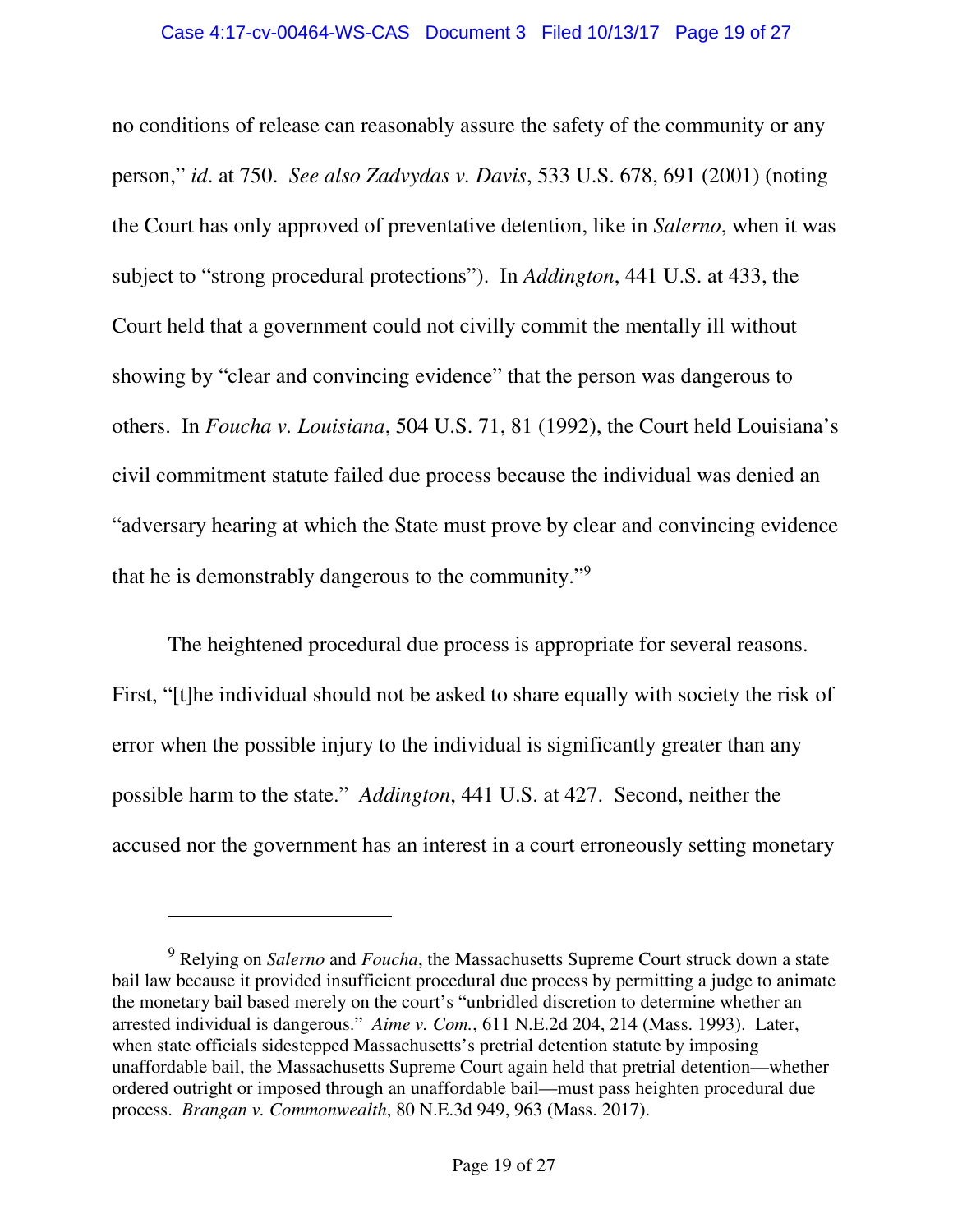bail in excess of the criminal defendant's financial resources. *See id.* at 426 ("Under the Texas Mental Health Code, however, the State has no interest in confining individuals involuntarily if they are not mentally ill or if they do not pose some danger to themselves or others."). Third, the proper amount of monetary bail necessary to achieve the government's goal may be difficult to determine. *Heller*, 509 U.S. at 322 (1993) (ruling Kentucky's assignment of a higher burden of proof to the more difficult question of dangerously insane than intellectually disabled was a reasonable way to "equalize the risks of an erroneous determination" about commitment). Fourth, a full examination of the government's justification for the monetary bail would better enable the court to finely tune the amount. "[P]robable value," *Mathews*, 424 U.S. at 335. exists in the accused being able to crossexamine any government witnesses and rebut its evidence.

When an accused sits in jail on an unaffordable bail set in excess of an amount sufficient to ensure his trial presence, he loses his liberty, the government must pay to incarcerate him, and the government's interests could be achieved for a lesser bail amount. Because the government has nothing to gain when the court erroneously detains a person, it must be more certain.

The result dictates the procedure. Both a pretrial detention order and an unaffordable bail result in pretrial detention. Through each, the government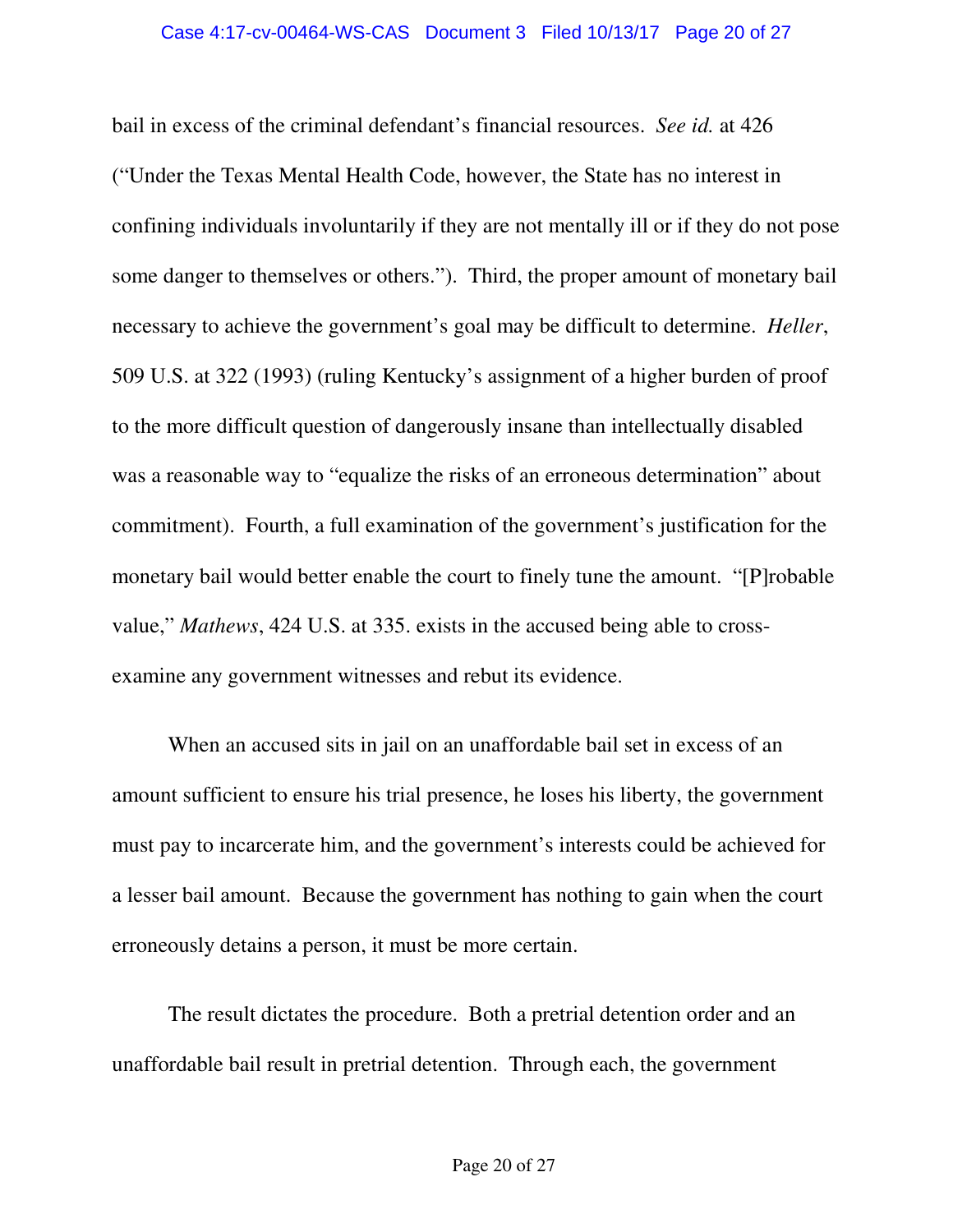deprives an accused of pretrial liberty. Consequently, the U.S. Constitution demands the same heighten procedural due process—no matter the route.

# **Florida law would, if followed, mandate heightened procedural due process to detain a person pretrial and deprive liberty.**

Florida law recognizes too that when a defendant has more than money, but her liberty, at stake, greater procedural due process is required to reduce "the risk of an erroneous" decision. *Mathews*, 424 U.S. at 335. Its heightened procedural safeguards limit significantly a court's consideration when the government seeks outright pretrial detention. To succeed, the government "has the burden of showing beyond a reasonable doubt the need for pretrial detention," Fla. R. Crim. R. 3.132(c)(1), namely, that "no conditions of release will reasonably" assure the defendant's appearance at subsequent proceedings, § 907.041(4)(c), Fla. Stat. *See Merdian v. Cochran*, 654 So. 2d 573, 576 (Fla. 4th DCA 1995) ("It is the state's burden to prove the need of pretrial detention, which it must show beyond a reasonable doubt.") (citations omitted).

The Petitioner asserts no current challenge to Florida's pretrial detention statue and rule. Instead, the present problem is that the government regularly bypasses them. An accused is detained pretrial through the imposition of an unaffordable bail, which is measured by a more lenient standard. *Mehaffie v. Rutherford*, 143 So. 3d 432, 434 (Fla. 1st DCA 2014) ("The determination of bail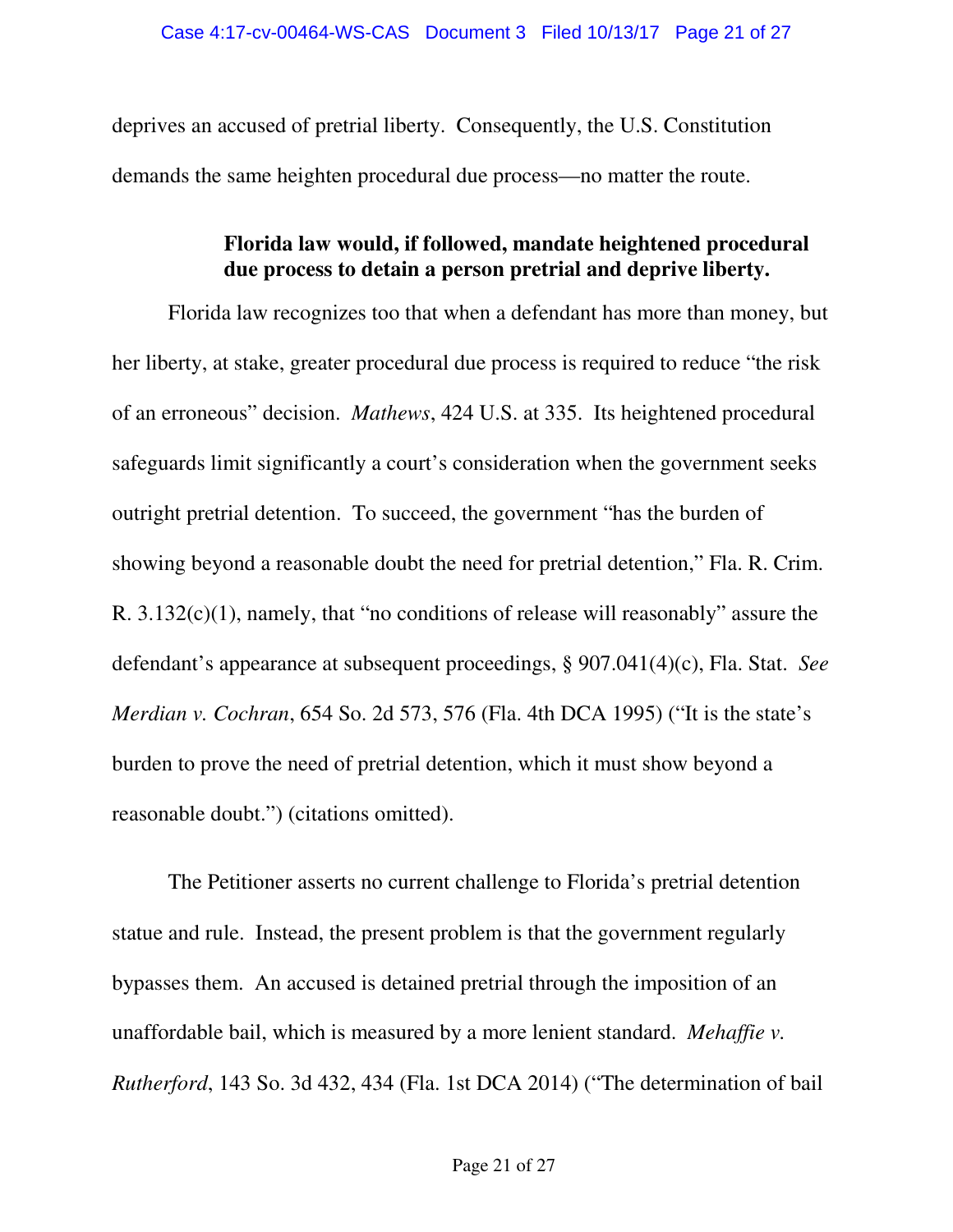is generally left to the discretion of the trial court, and is reviewed under an abuse of discretion standard."). The government reaches the same result of pretrial detention without the procedural due process.

### **Conclusion**

Here, the government deprives an accused of liberty without the required procedural due process. It bypassed Florida's pretrial detention statute and reached the same result by imposing an unaffordable bail. In this way, the government provides *none* of the procedural safeguards that the *Salerno* Court found "must attend" any order of pretrial detention. *Salerno*, 481 U.S. at 755. It effected pretrial detention through a procedure that would constitutionally ensure the proper "degree of confidence," *Addington*, 441 U.S. at 423, to minimize the "risk of an erroneous deprivation," *Mathews*, 424 U.S. at 335. This violates the Fourteenth Amendment.

### **D. Excessive Bail—Total Amount (Count 3): \$250k monetary bail is excessive.**

The Eighth Amendment to the U.S. Constitution prohibits excessive bail. Monetary bail is excessive when it is "higher than an amount reasonably calculated to fulfill" the government's interests. *Stack v. Boyle*, 342 U.S. 1, 5 (1951); *see also Baze v. Rees,* 553 U.S. 35, 47 (2008) (noting the excessive bail clause was incorporated in the Fourteenth Amendment).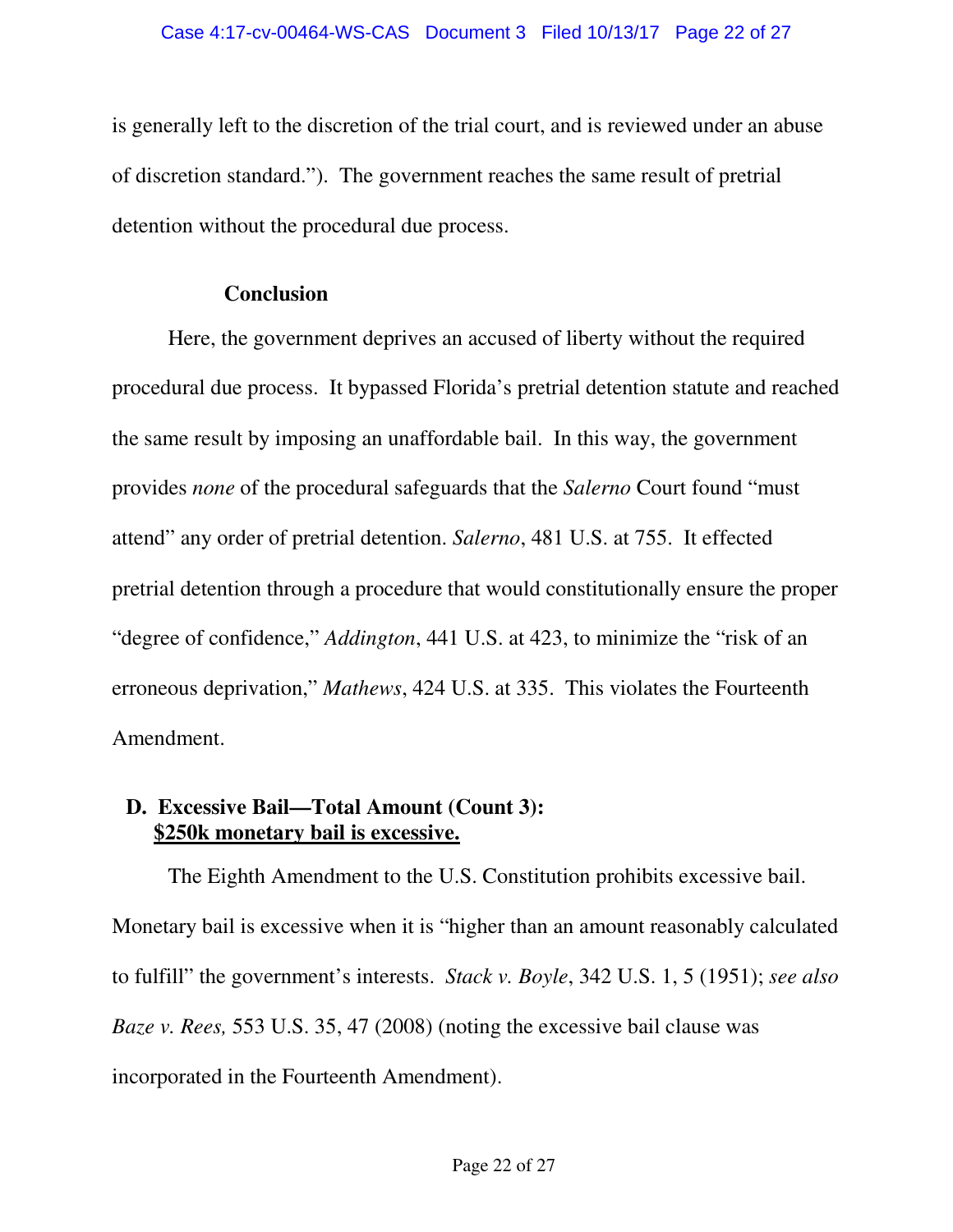Here, Knight's \$250,000 monetary bail is excessive. Knight has lived in the community for nearly 30 years. She has significant family ties to the community. Knight has been employed in the community her entire adult life. She has no criminal history and has no other pending criminal cases—and consequently, she has never failed to appear for a criminal proceeding or fled to avoid prosecution and she was not on any supervised release at the time of arrest. For over a year between the alleged unlawful death in June 2015 and the government's indictment in June 2016, she remained in the community. The monetary bail exceeds tenfold the bail amount proposed in the local bail schedule.

Considering these factors, \$250,000 is "higher than an amount reasonably calculated" to ensure Knight will appear at trial. *Stack*, 342 U.S. at 5. It is excessive.

## **E. Excessive Bail—Consideration of Public Safety (Count 4): Monetary bail cannot be set in consideration of dangerousness.**

In any pretrial release determination, the government has only two interests: the accused's trial appearance and "preventing crime by arrestees." *Salerno*, 481 U.S. at 749. Some conditions of pretrial release may further both interests; some conditions further only one interest. For example, requiring the defendant to wear a GPS tracking device could both prevent him from fleeing and alert the police when he returns to a victim's home. On the other hand, a travel restriction may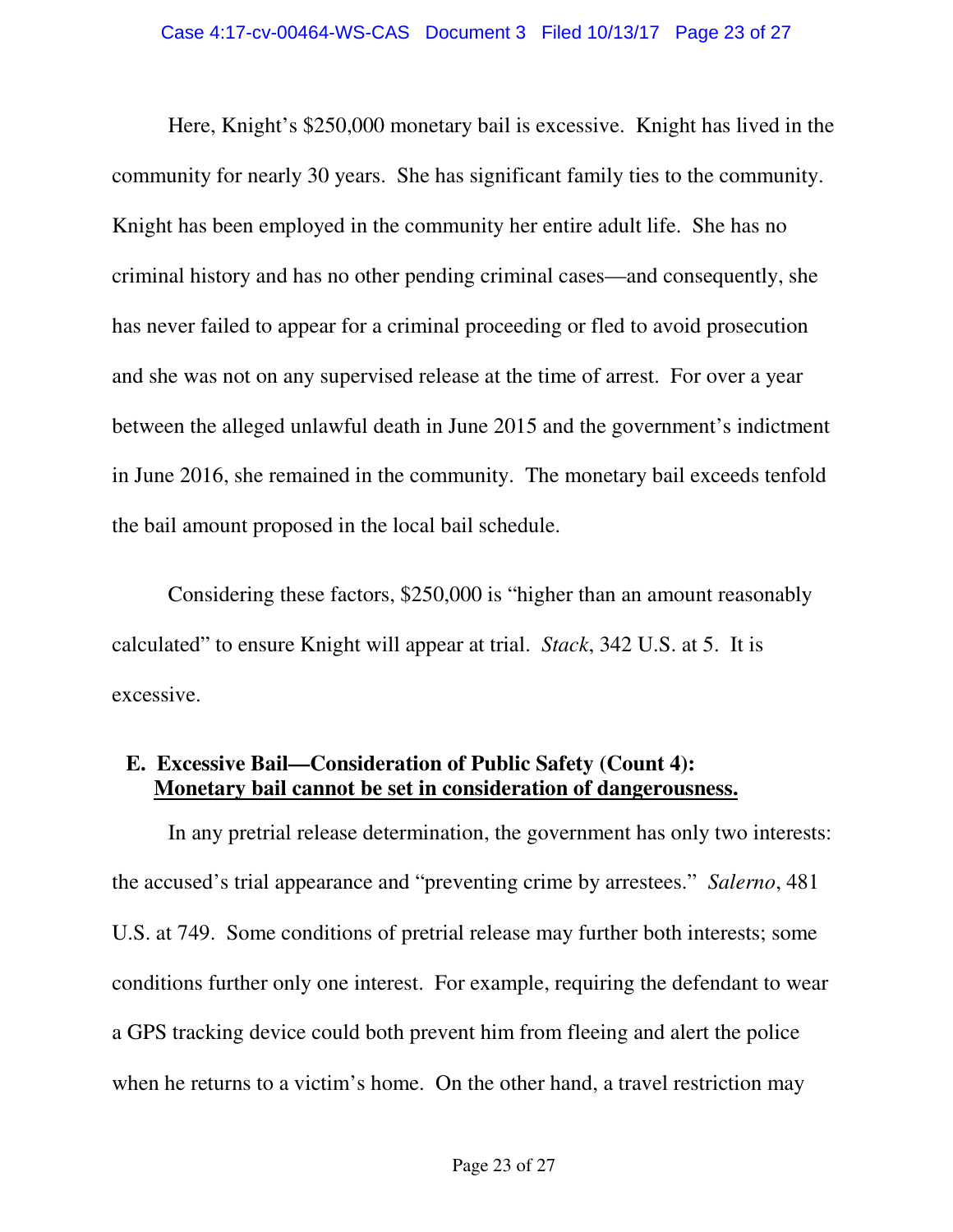#### Case 4:17-cv-00464-WS-CAS Document 3 Filed 10/13/17 Page 24 of 27

assure a trial appearance, but makes the community no safer; or prohibiting victim contact may mitigate the risk of future violence, but does not help get the defendant to his court dates.

The Eight Amendment mandates weighing a monetary bail against the proffered government's interest the bail is "designed to ensure" or achieve. *See Salerno*, 481 U.S. at 754.<sup>10</sup> Theoretically, monetary bail may help assure the accused's presence at trial.<sup>11</sup> If she shows up to trial, she gets her money back. § 903.31, Fla. Stat. (specifying conditions to cancel a bond). However, monetary bail does nothing to assure an accused will not harm the public. So long as the criminal defendant does not flee, no financial consequence results from her committing a future crime. *See* § 903.28, Fla. Stat. (prescribing that a forfeited bond shall be remitted and judgment satisfied upon the apprehension of the defendant). The money is returned if the criminal defendant is arrested for a new crime while on pretrial release. Therefore, monetary bail cannot be used to mitigate the risk of a release of a dangerous person because it has no effect on

 $\overline{a}$ 

<sup>10</sup> *See also Campbell v. Johnson*, 586 F.3d 835, 842 (11th Cir. 2009) ("To determine whether bail is excessive, we must compare the terms of the bail against the interest the government seeks to protect."); *Galen v. Cnty. of Los Angeles*, 477 F.3d 652, 660 (9th Cir. 2007) ("*Salerno* confirms that the Excessive Bail Clause prevents the imposition of bail conditions that are excessive in light of the valid interests the state seeks to protect by offering bail.").

<sup>11</sup> Reality does not always match theory. *See, e.g.,* Jones, *Unsecured Bonds, supra,* n.6.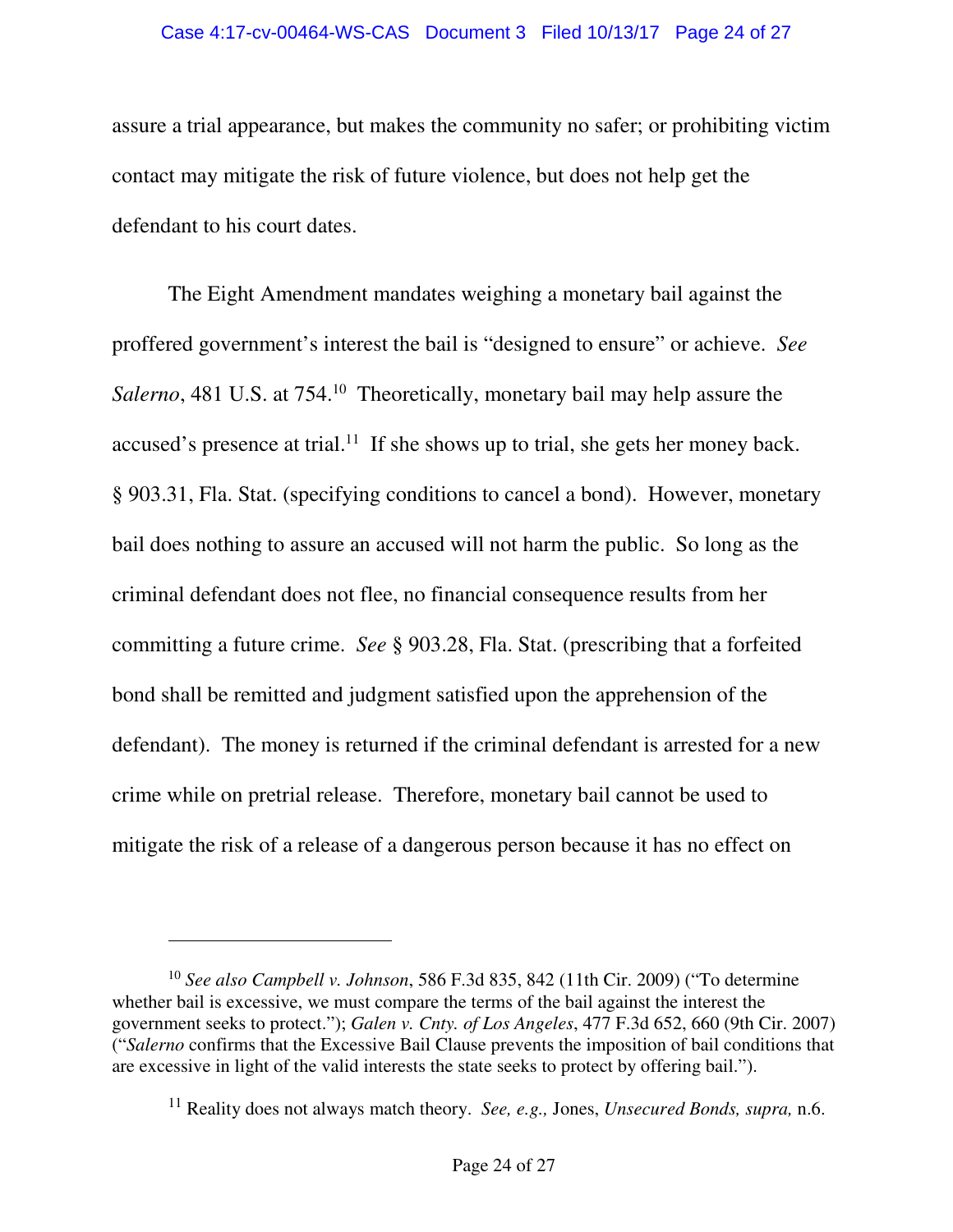preventing future crime. *See* Curtis E.A. Karnow, *Setting Bail for Public Safety*, 13 Berkeley J. Crim. L. 1, 23 (2008) ("To have a meaningful inhibiting effect, bail [forfeiture] should appear to flow directly from the commission of the new offense"). Other jurisdictions have come to this conclusion that "[m]oney bail may not be used to protect the community by preventing release." *State v. Steele*, 61 A.3d 174, 181 (N.J. App. Div. 2013); D.C. Code Ann. § 23-1321(c)(3) (prohibiting monetary bail to assure safety); *State v. Pratt*, --- A.3d ---, 2017 WL 894414 (Vt. 2017) ("bail may be used only to assure the defendant's appearance in court and cannot be used as a means of punishing the defendant, nor of protecting the public.") (internal quotations omitted); *Aime v. Com.*, 611 N.E.2d 204, 214 (Mass. 1993); *see also ABA Standards for Criminal Justice, Pretrial Release Standard,* (2d ed. 1988), 10-5-3(b), goo.gl/NsChP8 ("Monetary conditions should not be set to punish or frighten the defendant, to placate public opinion, or to prevent anticipated criminal conduct."); Nat'l Ass'n of Pretrial Servs. Agencies, *Standards on Pretrial Release* (3d ed. 2004), Stand. 2.5(c), goo.gl/VQM1kr ("Financial conditions of release should not be set to prevent future criminal conduct during the pretrial period or to protect the safety of the community or any person").<sup>12</sup>

 $\ddot{\phantom{a}}$ 

<sup>&</sup>lt;sup>12</sup> The National Association of Pretrial Services Agencies recommends that "concerns" about possible dangerousness of a defendant should be dealt with through special release conditions or, if necessary, through detention ordered after a hearing with fair procedures, and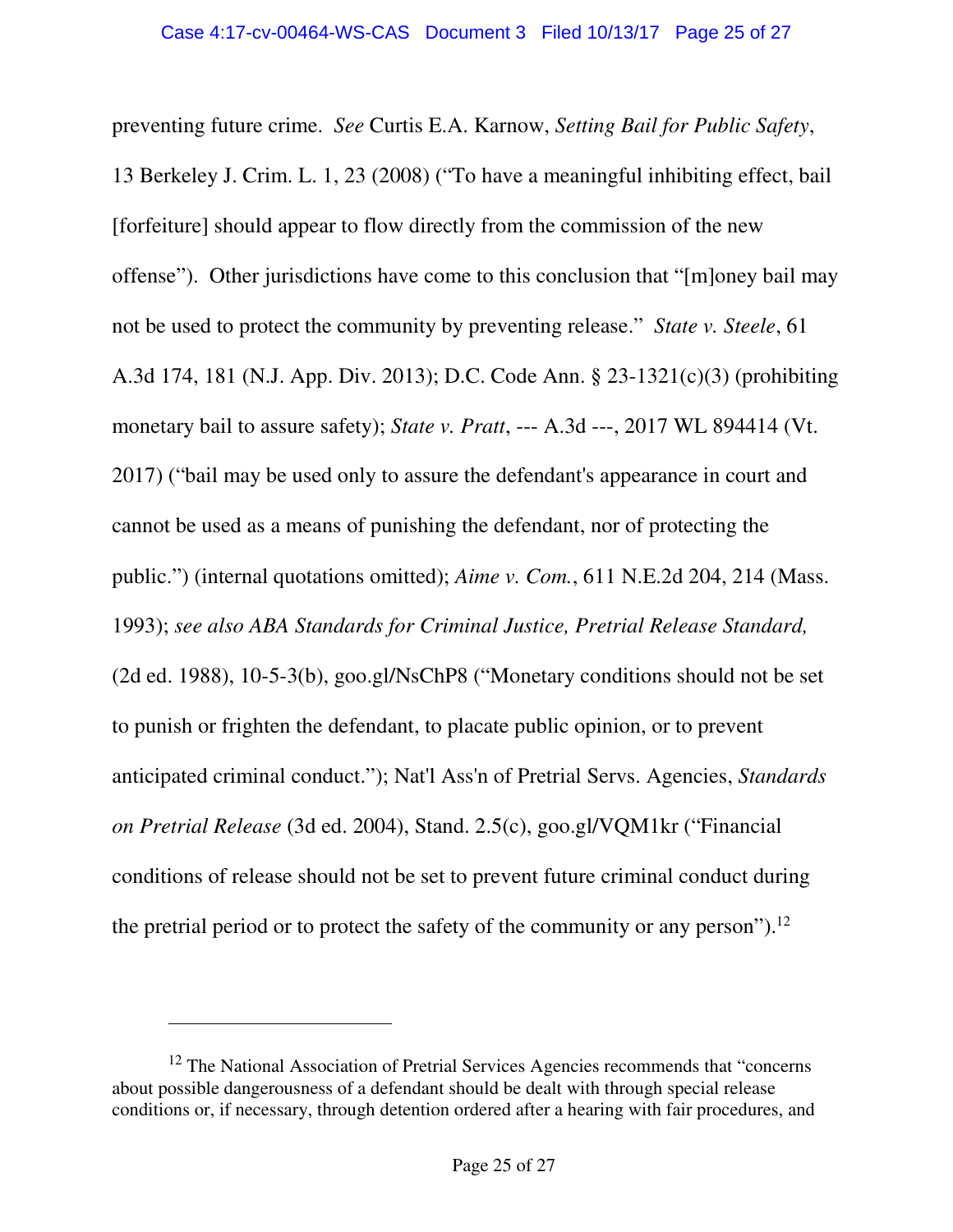Therefore, monetary bail—in any amount—is not "reasonably calculated to fulfill" the government's interest in public safety. *See Stack*, 342 U.S. at 5. To the extent monetary bail was set in consideration of public safety, it is per se excessive because it does nothing to achieve this intended aim. *Id*.

In Knight's case, the lower court set this bail so high because of its perception that Knight "does pose a danger to the community." *Id*., App. 52. Without this consideration, all the remaining factors could not justify a \$250,000 bail. Yet, because this monetary bail does nothing to achieve this intended aim, it is excessive and violates the Eighth Amendment of the U.S. Constitution. *Stack*, 342 U.S. at 5.

### **N.D. FLA. LOC. R. 7.1(F) CERTIFICATE OF WORD LIMIT**

This filing contains a total of 6,357 words—within the 8,000 word limit.

 $\ddot{\phantom{a}}$ 

not *sub rosa* through the setting of high money bail that is beyond the ability of the defendant to post." *Standards*, commentary to Stand. 2.5(c), at 39.